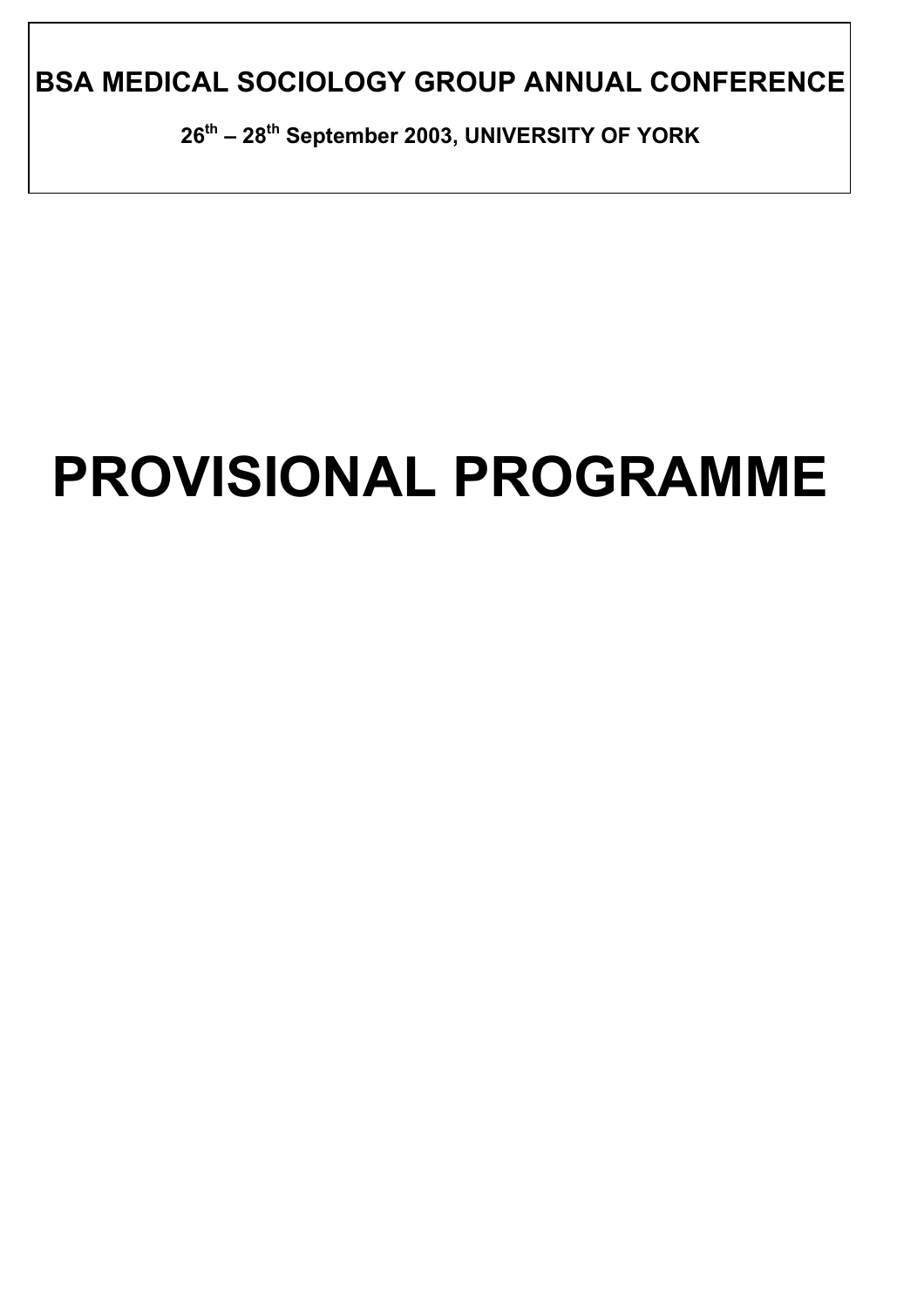## INFORMATION DIGEST

#### **Registration**

The conference office will be open in the Exhibition Centre from **12.00 noon** until 18.00 on Friday and from 09.00 on Saturday and Sunday. Please note that delegates should wear their conference badge at all times, otherwise you may be refused service at meals and in the bar.

#### **Messages**

During the conference urgent messages can be passed on via Goodricke Porters' Lodge on 01904 433 100. In emergencies, contact Security on 01904 434 444. There will be a notice board situated outside the conference office in the Exhibition Centre where delegates can leave messages.

#### **Programme Changes**

There will be a conference notice board for programme changes, general messages and announcements. It will be situated outside the conference office in the Exhibition Centre.

#### **Newcomers/Postgraduates Reception**

You are warmly invited to come and have a drink and meet each other and members of the committee on Friday evening at 19.45 in room PT007, in the Exhibition Centre.

#### **Meals**

All meals are served in Goodricke College Refectory. A cash snack bar will be open on Friday  $26<sup>th</sup>$ September from 11.30 – 14.30 in the Exhibition Centre.

#### **Tea and Coffee**

Tea and coffee will be served concurrently with papers in the Exhibition Centre, at the times specified in the Conference Timetable on page 6. Water coolers are available in the exhibition centre.

#### **Plenary Sessions**

**Professor Raymond De Vries** Center for Bioethics, University of Minnesota and the Department of Sociology and Anthropology, St. Olaf College, Minnesota will speak on 'Protecting our virtue(s): Medical sociology at 50' on **Friday 26th September at 17:20** in lecture theatre P/X001 in the Exhibition Centre.

**Professor Elianne Riska**, Department of Sociology Åbo Akademi University, Finland will speak on '**Bringing the "mind" back in?: The relationship between health and society**' on **Sunday 28th September at 11.30** in lecture theatre P/X001 in the Exhibition Centre.

#### **Poster Exhibition**

Posters will be displayed in the Exhibition Centre from Saturday morning. There is a designated poster viewing time from 16:00 until 17:00 on Saturday, and presenters will be available during this time to discuss their work. Additional times may be indicated on individual posters.

#### **Photocopying and faxing**

Photocopying (paper and transparencies) and faxing is available for a small charge between 08.15 – 17.45 (weekdays) and 08.30 – 17.30 (weekends) from the Conference Support Office located on the ground floor of the Exhibition Centre. The internal phone number for the Conference Support Office is x 4424. Incoming faxes should be sent to 01904 434 423. Please state clearly the title of the conference and the recipient.

#### **Email**

Email facilities are available at terminals across the campus. A temporary username and password is available from the conference office.

#### **PowerPoint**

All meeting rooms will be equipped with an overhead projector, screen, flip chart, powerpoint and laptop/appropriate computer. Anyone with any queries about their powerpoint presentation should contact Michael Traynor via the conference office.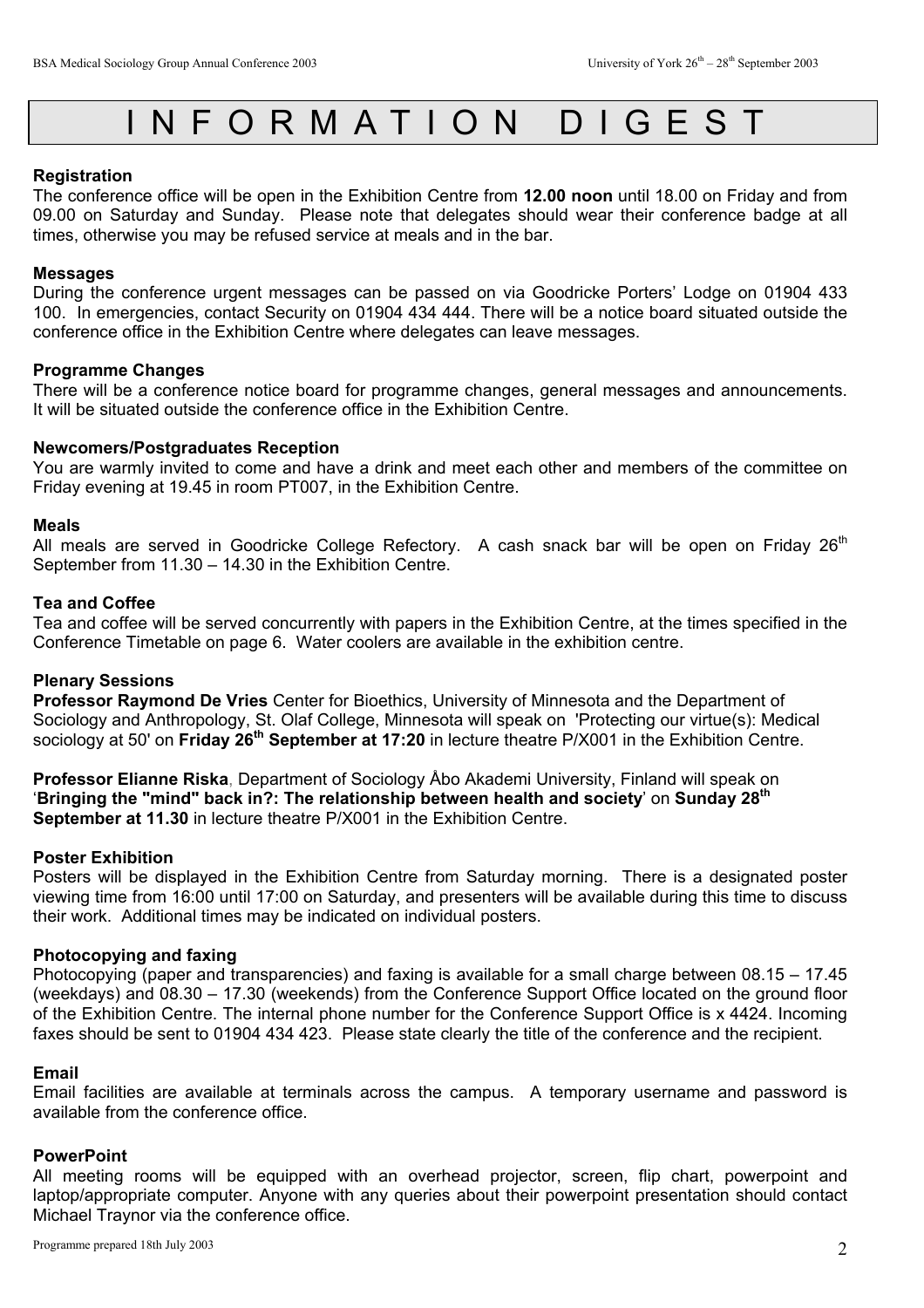#### **Publishers Reception**

Publishers will hold a reception on Friday evening from 20.00 in the Exhibition Centre where the Publishers' exhibition is situated. Everyone is welcome.

#### **Meeting Rooms**

The parallel paper sessions will take place in the **Exhibition Centre**, rooms P/L001, P/L002, P/L005, P/L006, P/T007 and P/X001 and **Goodricke College,** rooms G/020 and G/045.

#### **Jo Campling** (academic publishing)

Jo Campling will give a talk, "Getting started: For New Authors and Postgraduates" on Friday at 18.15 in room P/L006, in the Exhibition Centre. **Individual Consultations** with Jo, in room P/T107, can be booked at the Registration Desk or Conference Office.

#### **Bar**

The bar at Goodricke College will be open from 18.00 until 01.00 on Friday evening. It will be open Saturday lunchtime from 12.00 until 14.00 and Saturday evening from 18.00 until 12.30. Please note that delegates should wear their conference badge at all times, otherwise you may be refused service in the bar.

#### **Entertainment**

There will be a conference dinner 19.30, accompanied by a pianist and followed by a disco. A television is available for delegates to watch, in Goodricke Junior Common Room (G/JCR).

#### **Crèche**

The crèche will be based in Goodricke College. Evening babysitting will be provided in James College. Any enquiries about the crèche or evening babysitting should be directed to Nicola Gibson at the conference office.

#### **AGM**

The BSA Medical Sociology Group AGM will take place on Saturday in room P/L001 in the Exhibition Centre from 17.30 until 19.00. All delegates are welcome.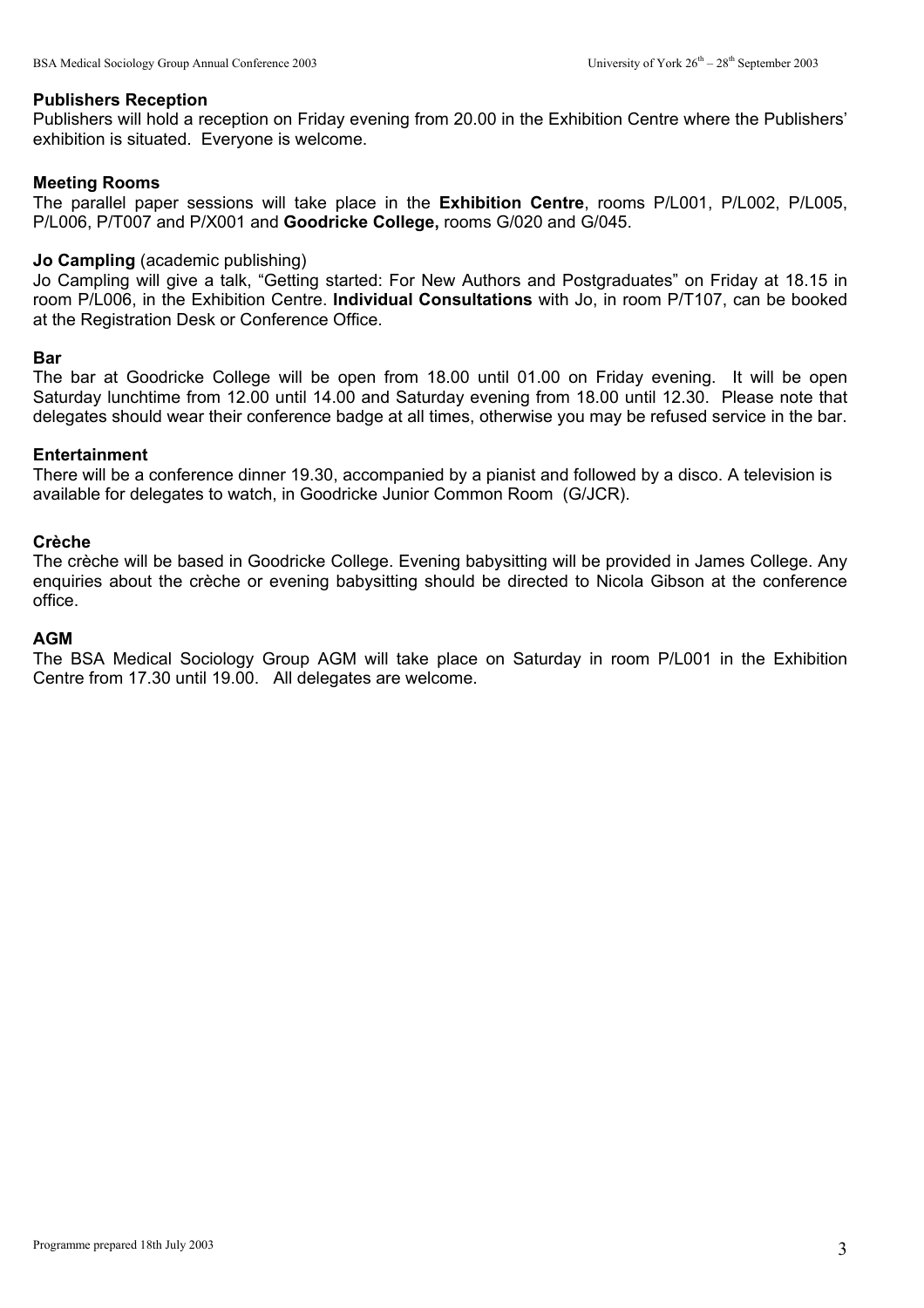## YORK

Places of interest include the Yorkshire Museum, the Jorvik Viking Centre, the Castle Museum, the National Railway Museum, the Bar Convent Museum and the York Dungeon. York Minster is world famous, and is well worth a visit. Much of the main shopping area in the city centre is traffic free through the day, so you can window shop or have tea in one of the many teashops without being bothered by fumes.

York operates Park and Ride services, and local buses run frequently through the day on the major routes – they are less frequent in the evenings.

#### **Visually impaired visitors may get advice from York Blind and Partially Sighted Society (tel. 01904 636269).**

**Information is also available at:** http://www.doherty71.freeserve.co.uk/yorkblind.htm

For details of transport concessions and facilities to assist people with disabilities, contact Environment and Development Services. Tel: (01904) 613161 ext. 1403.

The York Access Group have published an Access Booklet which complements their web site that informs disabled people and organisations about more specific accessibility to facilities like hotels, restaurants, transport (i.e. taxis and buses), public facilities, popular attractions in York and much more. Information is available at: http://www.doherty71.freeserve.co.uk/access.htm

**Taxis** (All York numbers, prefix with 01904)

| ABC Blue Circle Taxis tel: 638787 |  |
|-----------------------------------|--|
|                                   |  |

- Ace Taxis tel: 638888
- Fleetways tel: 645333
- Local Taxis tel: 641341
- Station Taxis tel: 623332

Streamline Taxis tel: 623737

#### **EATING OUT**

Information about accommodation and eating and drinking in York is available on the York tourist board web site at [www.york-tourism.co.uk](http://www.yorktourism.co.uk/) 

Information is also available on the York University web site at http://www.york.ac.uk/ and the Alternative York website at http://www.york-united-kingdom.co.uk/alternative/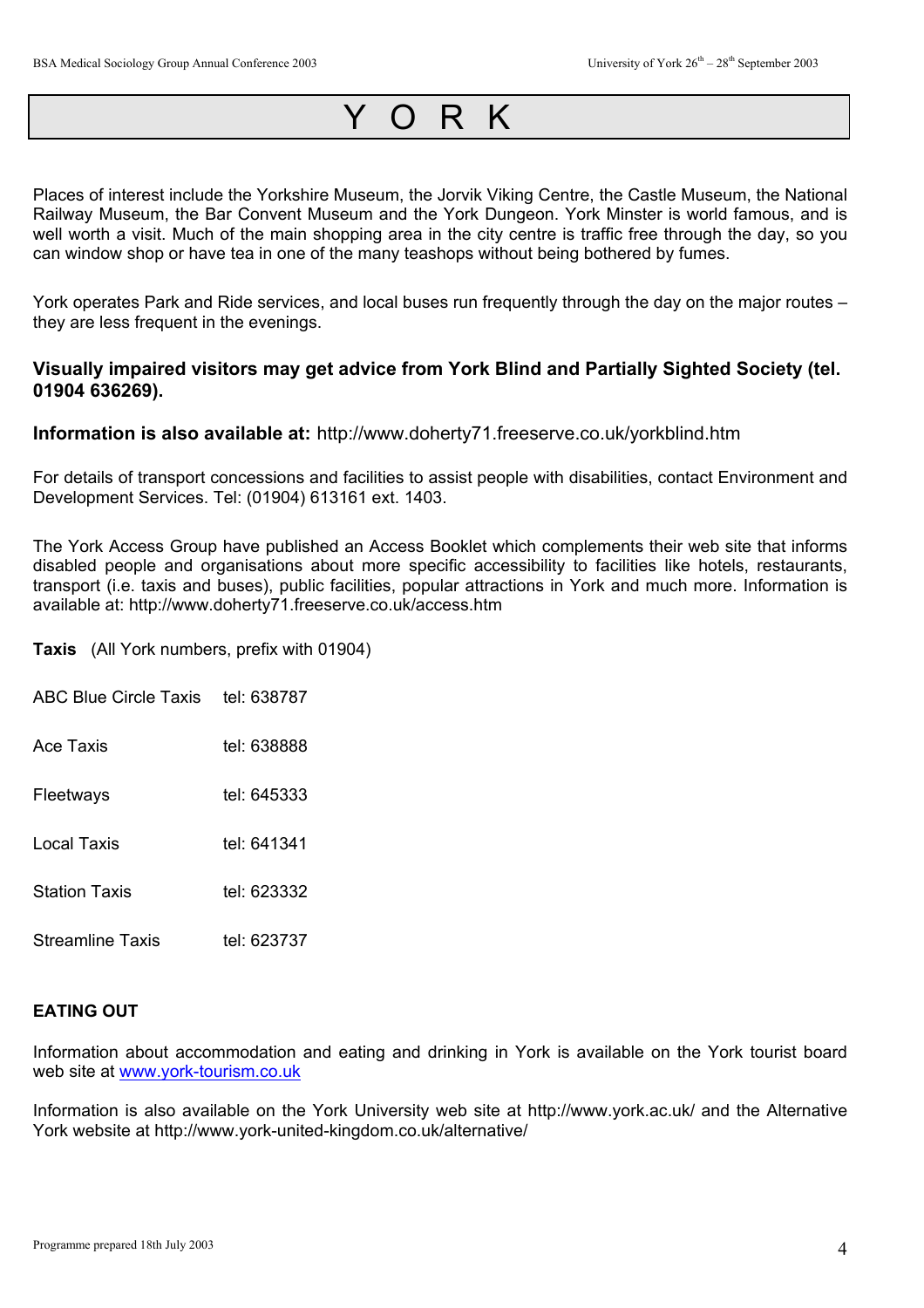## **SOCIOLOGY OF HEALTH AND ILLNESS 2003 PRIZE**

The Sociology of Health and Illness Book Prize of £1000 is awarded annually for the book judged to have made an outstanding and unique contribution to medical sociology, published within the past three years. The books listed below, with a paragraph by their nominator, have been short listed for the 2003 prize. The winner will be announced at this conference, prior to the first Plenary, which takes place on Friday 26<sup>th</sup> September, at 17.20.

We are now seeking nominations for the 2004 prize. We have included a nomination form in your programme, and you can also find further details and a nomination form on the website [www.britsoc.co.uk](http://www.britsoc.co.uk/)  it's a really quick and simple process, so get thinking and nominating!

Clare Williams, on behalf of the BSA Medical Sociology Group

#### **Busfield, J.** *Health and Health Care in Modern Britain:* **Oxford, Oxford University Press, 2002**

Nominated by Hannah Bradby

A skilful summary of social, economic and political aspects of health, health needs and health care provision in Britain. In addition to digesting a range of research material and presenting it in an accessible form, the book considers future prospects and dilemmas for health care in Britain, thereby casting wellrehearsed arguments about health inequalities and their causes and possible cures in a new light. The book could be of interest to both the novice and the old hand because it is well written and because it achieves a combination of range and depth.

#### **Horwitz, A.** *Creating Mental Illness* **Chicago, University of Chicago Press, 2002**

Nominated by Jon Gabe

Allan Horwitz's Creating Mental Illness is the most important book in the sociology of mental health in a decade.

Horwitz's main argument is that modern psychiatry has become what he calls `diagnostic psychiatry' and this has lead to a proliferation of mental illness diagnostic categories (especially after DSM-III). Horwitz argues that only symptoms that reflect (psychological) internal dysfunctions, which are deemed to be inappropriate and are universal categories of the human species, are true mental diseases. There are few disorders that meet this criterion, schizophrenia, bipolar illness and some clinical depression (most of which were previously termed psychoses). All other current psychiatric disorders are expectable responses to stress, social deviance or `problems in living' (to resurrect an old phrase). Modern psychiatry has given these disorders medical diagnoses (PTSD, ADHD, dissociative disorder, OCD, etc.) although they are not mental diseases. Thus modern psychiatry and psychiatric epidemiology overstate the amount of mental illness in society.

This is an important and controversial argument. Horwitz impressively integrates findings from history, sociology, epidemiology, biology and psychology to support his argument. While some may not agree that it is possible to make the clear distinction between `real' mental illness and `extended' diagnostic disorders (my term), he is surely right about the proliferation of mental illness.

Horwitz suggests this expansion is both a result and reflection of the rise of diagnostic psychiatry, the latest incarnation of psychiatric advancement. Using specific cases (e.g., sexual dysfunction, depression, multiple personality disorder), Horwitz shows how the advocacy groups, clinicians and especially the pharmaceutical industry promote the new disorders and are able to get them institutionalized into the psychiatric diagnostic nomenclature.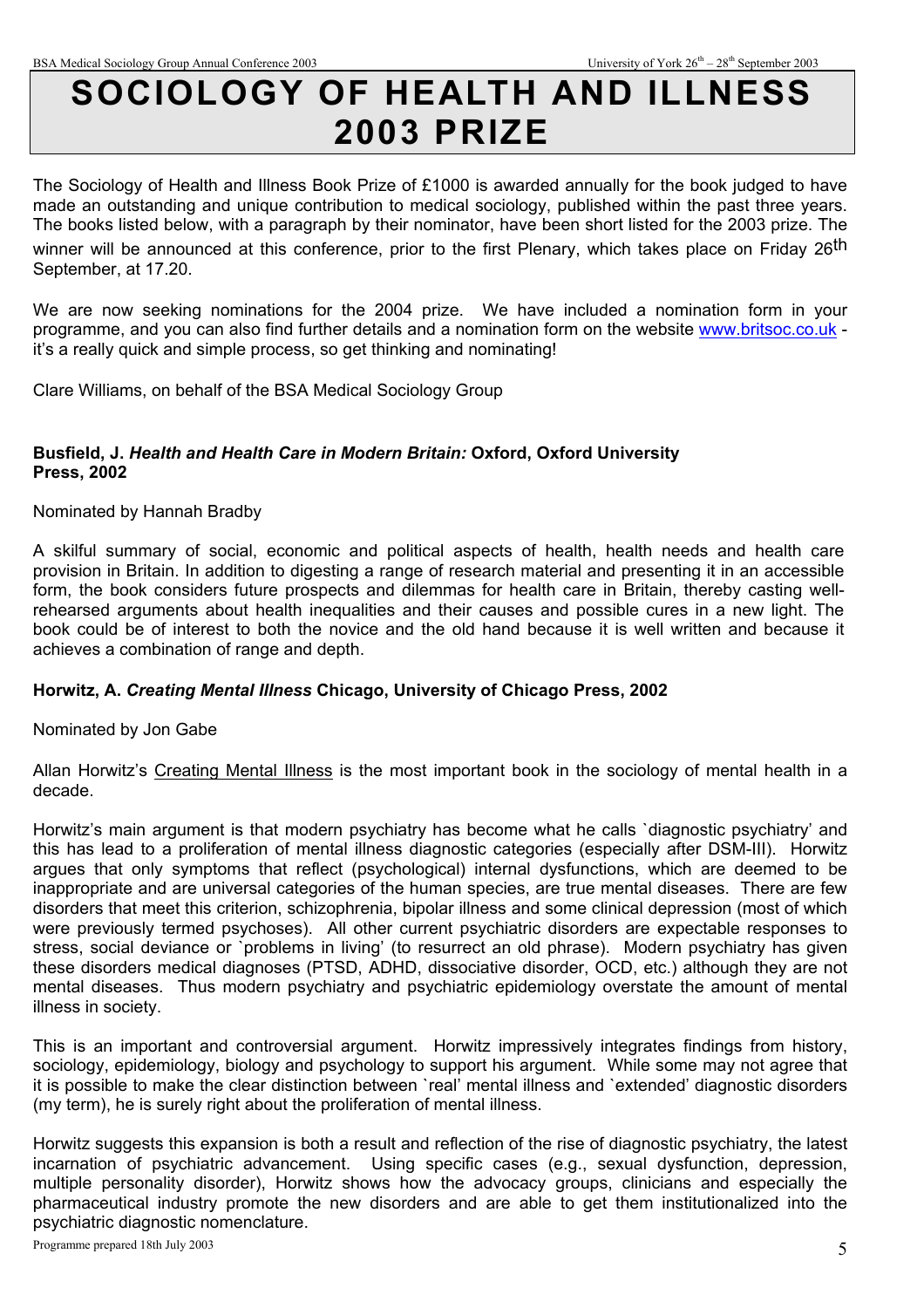What sets this book apart from many others is that Horwitz is able to present a social constructionist argument without undermining the notion that there can be real biomedical disorders. This is an ambitious and precarious task for a sociologist, but Horwitz navigates these waters with rigor, intellectual grace and uncommon good sociological sense. This book is both an integrative study of the first order and a provocative and incisive piece of scholarship; it is a landmark study of psychiatric conceptions at the millennium.

#### **Kerr, A., Shakespeare, T.** *Genetic Politics: from eugenics to genome.* **Cheltenham, New Clarion Press, 2002.**

#### Nominated by Jane Sandall

Firstly, this is one of the few books in the area that places current developments in genetics in a sociohistorical context. To me, it does what sociology does best and unlike many other books in the genre, this book does place developments in a wider societal perspective. It is readable, challenging and erudite and it is a book I can recommend to students. It is a rare book that can speak to a wide range of audiences, including sociological and professional, and this is one of them.

#### **Klinenberg, E.** *Heat Wave: a social autopsy of disaster in Chicago.* **Chicago, University of Chicago Press, 2002.**

#### Nominated by Robert Dingwall

In July 1995 more than 700 people perished in a heat wave, making it one of the greatest natural disasters of American history. Eric Klinenberg goes inside the anatomy of the metropolis to conduct a "social autopsy," examining the social, political, and institutional organs of the city that made this urban disaster deadly. Starting with the question of why most victims died at home alone, Klinenberg investigates why some neighborhoods experienced greater mortality than others, how the city government responded to the crisis, and how journalists, scientists, and public officials reported on and explained these events. Through a combination of years of fieldwork, extensive interviews, and archival research - and writing with much of the verve of an investigative journalist, Klinenberg uncovers how a number of surprising and unsettling forms of social breakdown--including the isolation of seniors, the institutional abandonment of poor neighborhoods, and the retrenchment of public assistance programs--contributed to the high fatality rates. The heat wave mortality has as much social as natural origins. Working in the tradition of Emile Durkheim and Kai Erickson, Klinenberg's truly exceptional, innovative study promises to launch a new sociological research tradition that unites the methods and theories of medical sociology with the epidemiological research on social determinants of health.

#### **The, A-M.** *Palliative Care and Communication: experiences in the clinic.* **Buckingham, Open University Press, 2002.**

#### Nominated by David Clark

Written in an engaging style with extensive use of narrative, *Palliative Care and Communication* seeks explanations for the sense of optimism found among patients with small-cell bronchial carcinoma or lung cancer. Over a period of five years the author used ethnographic research methods to monitor the illness processes of patients from the time of receiving bad news until their death, from the perspectives of the various people involved: the patient, family and relatives, the doctors and nursing staff. Based on narrative descriptions, interspersed with observations, the author demonstrates 'why things happen the way they do in practice'. The book explores informal codes, ambiguous messages, the dilemma between professional detachment and personal involvement, patterns of information and communication during the phases of the illness, the latent realisation of approaching death, and the ambivalence of patients with regard to 'knowing and not knowing'. A first in its field, the book provides important information on a difficult subject in a clear and accessible fashion.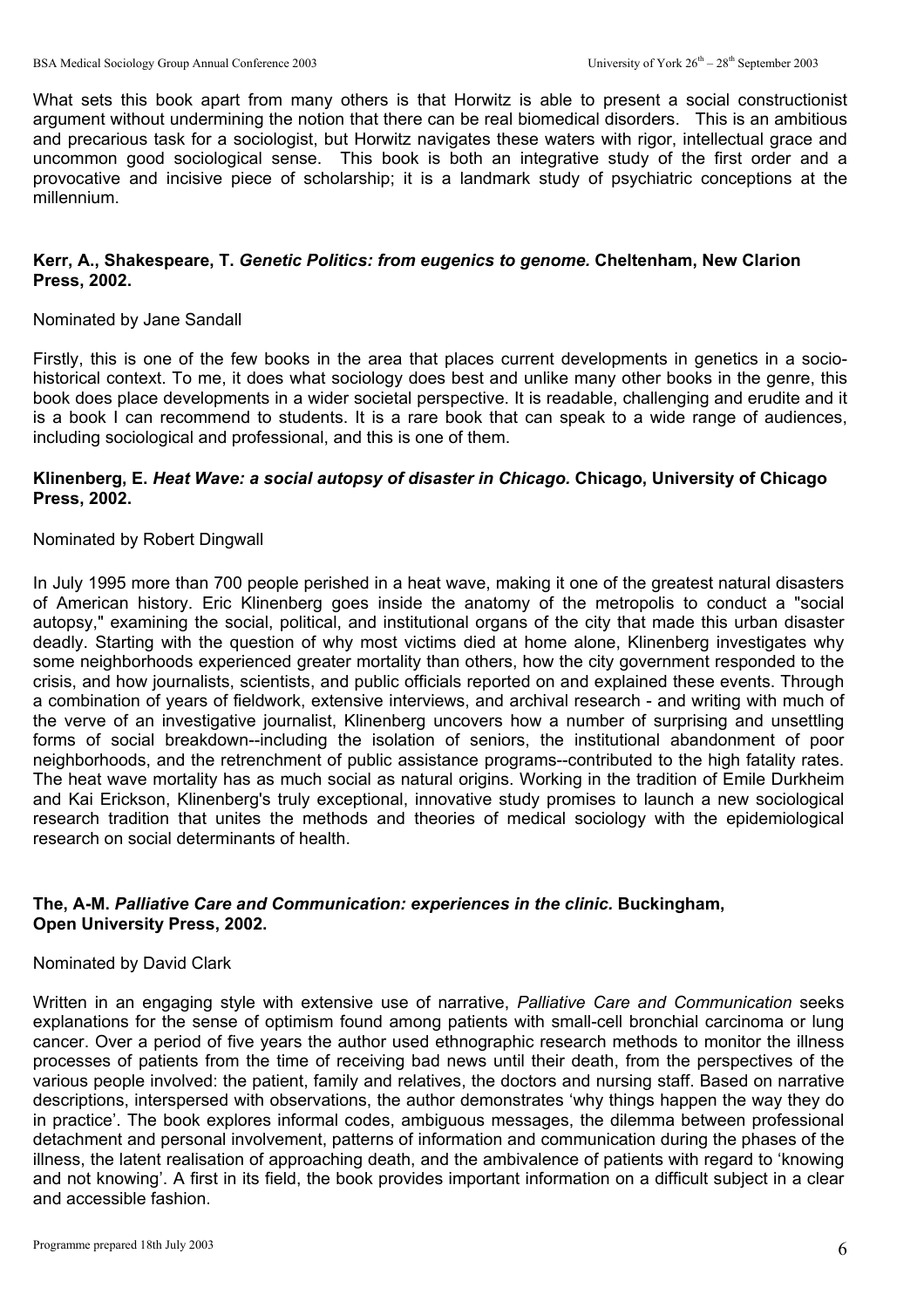| Friday pm                                            | 14.00 - 14.30                                                                                                                        | 30 mins                  |
|------------------------------------------------------|--------------------------------------------------------------------------------------------------------------------------------------|--------------------------|
|                                                      | <b>STREAM NAME</b> Delivery and organisation                                                                                         | Goodricke College G/045  |
| <b>PRESENTER</b>                                     | Staniland, K.                                                                                                                        |                          |
| <b>TITLE OF PRESENTATION</b><br><b>NURSING CARE?</b> | WILL THE RHETORIC OR REALITY OF CLINICAL GOVERNANCE HELP IN THE MEASUREMENT OF QUALITY                                               |                          |
|                                                      | <b>STREAM NAME</b> Delivery and organisation                                                                                         | Exhibition Centre P/L002 |
| <b>PRESENTER</b>                                     | Spilsbury, K.                                                                                                                        |                          |
| <b>TITLE OF PRESENTATION</b>                         | WHO CARES? EXPLORING HEALTH CARE ASSISTANTS' WORK IN A UK NHS TRUST                                                                  |                          |
|                                                      | <b>STREAM NAME</b> Experience health and illness                                                                                     | Exhibition Centre P/T007 |
| <b>PRESENTER</b>                                     | Hooper, H.                                                                                                                           |                          |
| <b>TITLE OF PRESENTATION</b>                         | WHEN HARRY MET BARRY, AND OTHER STORIES: A FOCUS ON RELATIONSHIPS IN BACK PAIN CARE                                                  |                          |
|                                                      | <b>STREAM NAME</b> Innovative health technologies                                                                                    | Exhibition Centre P/L005 |
| <b>PRESENTER</b>                                     | Nazroo, J.                                                                                                                           |                          |
| <b>TITLE OF PRESENTATION</b>                         | BEING CONFRONTED BY THE SEXUALLY TRANSMITTED NATURE OF CERVICAL CANCER: THE IMPACT OF<br>SCREENING POSITIVE FOR HUMAN PAPILLOMAVIRUS |                          |
|                                                      | <b>STREAM NAME</b> Lay/Professional interface                                                                                        | Exhibition Centre P/L006 |
| <b>PRESENTER</b>                                     | Stevenson, F.                                                                                                                        |                          |
| <b>TITLE OF PRESENTATION</b>                         | PARTICIPATION: WHAT DOES IT MEAN FOR PATIENTS?                                                                                       |                          |
| <b>STREAM NAME</b> Public health                     |                                                                                                                                      | Exhibition Centre P/X001 |
| <b>PRESENTER</b>                                     | Armstrong, N.                                                                                                                        |                          |
| <b>TITLE OF PRESENTATION</b>                         | AGE AND WOMEN'S EXPERIENCES OF CERVICAL SCREENING                                                                                    |                          |
| <b>STREAM NAME Risk</b>                              |                                                                                                                                      | Goodricke College G/020  |
| <b>PRESENTER</b>                                     | Will, C.                                                                                                                             |                          |
| <b>TITLE OF PRESENTATION</b><br>MEDICAL TECHNOLOGY   | RISK CALCULATORS AND THE PREVENTION OF CORONARY HEART DISEASE. LEARNING TO LOVE A                                                    |                          |
|                                                      | <b>STREAM NAME</b> Theory and ethics                                                                                                 | Exhibition Centre P/L001 |
| <b>PRESENTER</b>                                     | Regan de Bere, S.                                                                                                                    |                          |
| TITLE OF BREAENTATION                                |                                                                                                                                      |                          |

#### **TITLE OF PRESENTATION**

OUT OF THE DISSECTING ROOM: IMAGES OF THE BODY, LIFE AND DEATH IN MEDIA DEBATES ABOUT THE NON-USE OF CADAVERS IN MEDICAL EDUCATION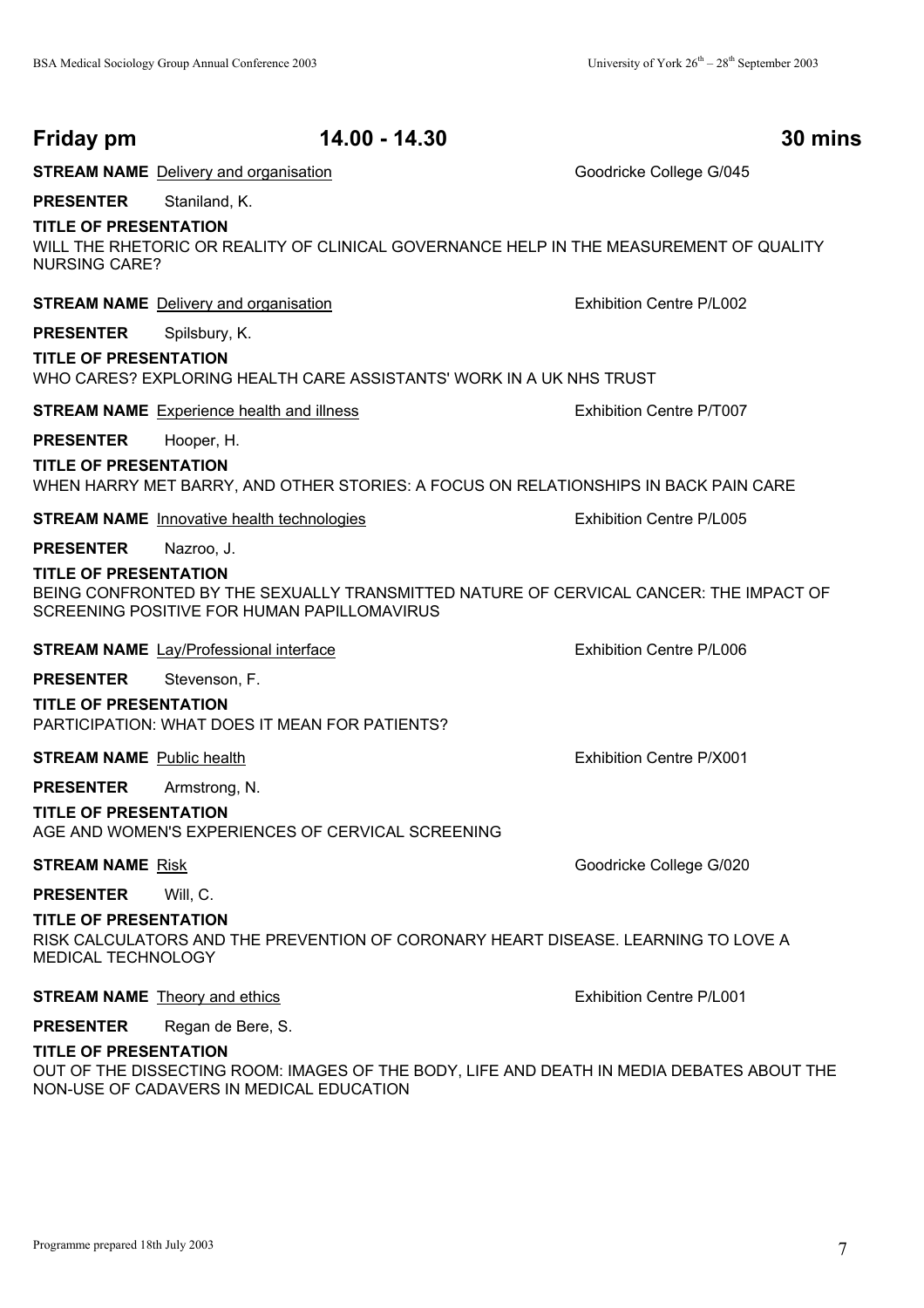|                                                      | BSA Medical Sociology Group Annual Conference 2003                                       | University of York $26^{th} - 28^{th}$ September 2003 |
|------------------------------------------------------|------------------------------------------------------------------------------------------|-------------------------------------------------------|
| Friday pm                                            | 14.40 - 15.10                                                                            | 30 mins                                               |
|                                                      | <b>STREAM NAME</b> Delivery and organisation                                             | Goodricke College G/045                               |
| <b>PRESENTER</b>                                     | Tanner, J.                                                                               |                                                       |
| <b>TITLE OF PRESENTATION</b>                         | OPERATING THEATRE NURSING; EMOTIONAL LABOUR AND THE HOSTESS ROLE                         |                                                       |
|                                                      | <b>STREAM NAME</b> Delivery and organisation                                             | Exhibition Centre P/L002                              |
| <b>PRESENTER</b>                                     | van Teijlingen, E.                                                                       |                                                       |
| <b>TITLE OF PRESENTATION</b>                         | MATERNITY SATISFACTION STUDIES AND THEIR LIMITATIONS: WHAT IS, MUST STILL BE BEST        |                                                       |
|                                                      | <b>STREAM NAME</b> Experience health and illness                                         | Exhibition Centre P/T007                              |
| <b>PRESENTER</b>                                     | Nettleton, S.                                                                            |                                                       |
| <b>TITLE OF PRESENTATION</b><br>UNEXPLAINED SYMPTOMS | "I JUST WANT PERMISSION TO BE ILL": A NARRATIVE ANALYSIS OF PEOPLE LIVING WITH MEDICALLY |                                                       |
|                                                      | <b>STREAM NAME</b> Innovative health technologies                                        | Exhibition Centre P/L005                              |
| <b>PRESENTER</b>                                     | Thoutenhoofd, E.                                                                         |                                                       |
| <b>TITLE OF PRESENTATION</b>                         | SITUATING OUTCOMES OF PAEDIATRIC COCHLEAR IMPLANTATION                                   |                                                       |
|                                                      | <b>STREAM NAME</b> Lay/Professional interface                                            | Exhibition Centre P/L006                              |
| <b>PRESENTER</b>                                     | Bolam, B.                                                                                |                                                       |
| <b>TITLE OF PRESENTATION</b><br><b>RESEARCH</b>      | THE RESEARCHER INTERVIEW AS REFLEXIVE PRACTICE IN QUALITATIVE LAY HEALTH BELIEFS         |                                                       |
| <b>STREAM NAME</b> Public health                     |                                                                                          | Exhibition Centre P/X001                              |
| <b>PRESENTER</b>                                     | Aveyard, P.                                                                              |                                                       |
| <b>TITLE OF PRESENTATION</b>                         | THE INFLUENCE OF SCHOOL CULTURE ON SMOKING AMONG PUPILS                                  |                                                       |
| <b>STREAM NAME Risk</b>                              |                                                                                          | Goodricke College G/020                               |
| <b>PRESENTER</b>                                     | Potts, L.K.                                                                              |                                                       |
| <b>TITLE OF PRESENTATION</b>                         | 'HARNESS THE POWER OF A NUMBER OF BRAINS': RETHINKING AETIOLOGY OF BREAST CANCER         |                                                       |
|                                                      | <b>STREAM NAME</b> Theory and ethics                                                     | <b>Exhibition Centre P/L001</b>                       |
| <b>PRESENTER</b>                                     | Murphy, E.                                                                               |                                                       |
| <b>TITLE OF PRESENTATION</b><br>RELATED CONDUCT      | ANTICIPATORY ACCOUNTS: VOCABULARIES OF MOTIVE AND THE ANTICIPATION OF FUTURE HEALTH-     |                                                       |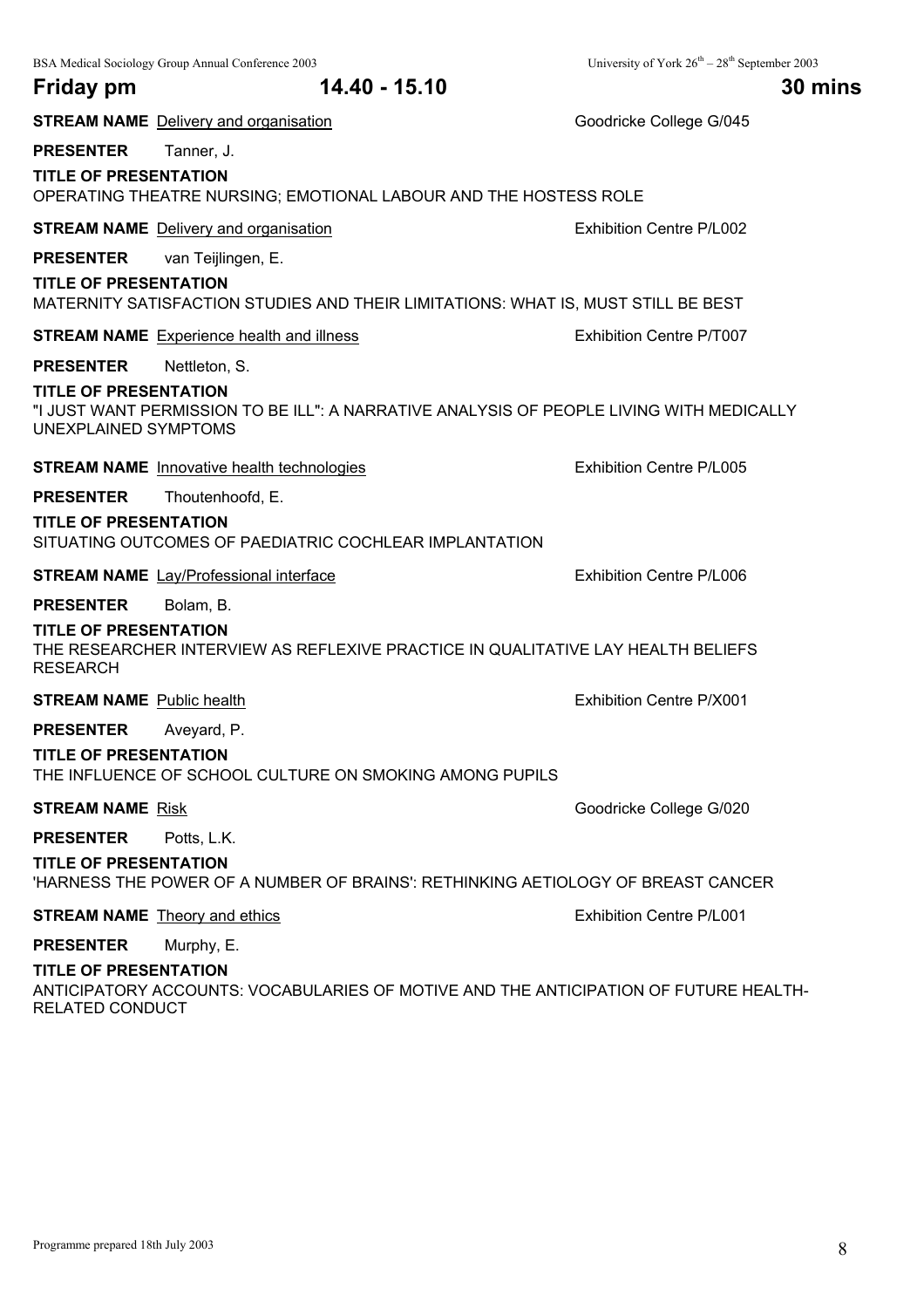|                                                  | BSA Medical Sociology Group Annual Conference 2003                                      | University of York $26^{th} - 28^{th}$ September 2003 |
|--------------------------------------------------|-----------------------------------------------------------------------------------------|-------------------------------------------------------|
| Friday pm                                        | 15.20 - 15.50                                                                           | 30 mins                                               |
|                                                  | <b>STREAM NAME</b> Delivery and organisation                                            | Goodricke College G/045                               |
| <b>PRESENTER</b>                                 | Crinson, I.                                                                             |                                                       |
| <b>TITLE OF PRESENTATION</b>                     | <b>IDEOLOGY AND PROFESSIONAL PRACTICE: NURSING IN THE MODERNISED NHS</b>                |                                                       |
|                                                  | <b>STREAM NAME</b> Delivery and organisation                                            | Exhibition Centre P/L002                              |
| <b>PRESENTER</b>                                 | Bourgeault, I.                                                                          |                                                       |
| <b>TITLE OF PRESENTATION</b>                     | GENDER, LOCATION AND HEALTH LABOUR: A VIEW FROM CANADA AND THE U.S.                     |                                                       |
|                                                  | <b>STREAM NAME</b> Experience health and illness                                        | Exhibition Centre P/T007                              |
| <b>PRESENTER</b>                                 | Cawley, M.                                                                              |                                                       |
| <b>TITLE OF PRESENTATION</b><br><b>OBESITY</b>   | "I'M NOT OVERWEIGHT AT ALL, I'M JUST THREE FEET UNDER HEIGHT" COPING WITH THE STIGMA OF |                                                       |
|                                                  | <b>STREAM NAME</b> Innovative health technologies                                       | Exhibition Centre P/L005                              |
| <b>PRESENTER</b>                                 | Heaton, J.                                                                              |                                                       |
| <b>TITLE OF PRESENTATION</b><br>AT HOME          | THE EXPERIENCES OF SLEEP DISRUPTION IN FAMILIES OF TECHNOLOGY-DEPENDENT CHILDREN LIVING |                                                       |
|                                                  | <b>STREAM NAME</b> Lay/Professional interface                                           | Exhibition Centre P/L006                              |
| <b>PRESENTER</b>                                 | Tutton, R.                                                                              |                                                       |
| <b>TITLE OF PRESENTATION</b>                     | POSITIONING EXPERTS: BEYOND THE LAY-EXPERT DIVIDE?                                      |                                                       |
| <b>STREAM NAME</b> Public health                 |                                                                                         | Exhibition Centre P/X001                              |
| <b>PRESENTER</b>                                 | Moore, L.                                                                               |                                                       |
| <b>TITLE OF PRESENTATION</b><br>(ASSIST PROJECT) | MRC CLUSTER RANDOMISED TRIAL OF A SCHOOL-BASED, PEER-LED, ANTI-SMOKING INTERVENTION     |                                                       |
| <b>STREAM NAME Risk</b>                          |                                                                                         | Goodricke College G/020                               |
| <b>PRESENTER</b>                                 | Monaghan, L.                                                                            |                                                       |
| <b>TITLE OF PRESENTATION</b>                     | DOORWORK, VIOLENCE AND RISK: EMBODYING HEALTH AND ILLNESS IN THE NEW NIGHT-TIME ECONOMY |                                                       |
|                                                  | <b>STREAM NAME</b> Theory and ethics                                                    | Exhibition Centre P/L001                              |
| <b>PRESENTER</b>                                 | Scambler, G.                                                                            |                                                       |
| <b>TITLE OF PRESENTATION</b>                     | SOCIAL AND HEALTH MOVEMENTS: PROSPECTS FOR CHANGE                                       |                                                       |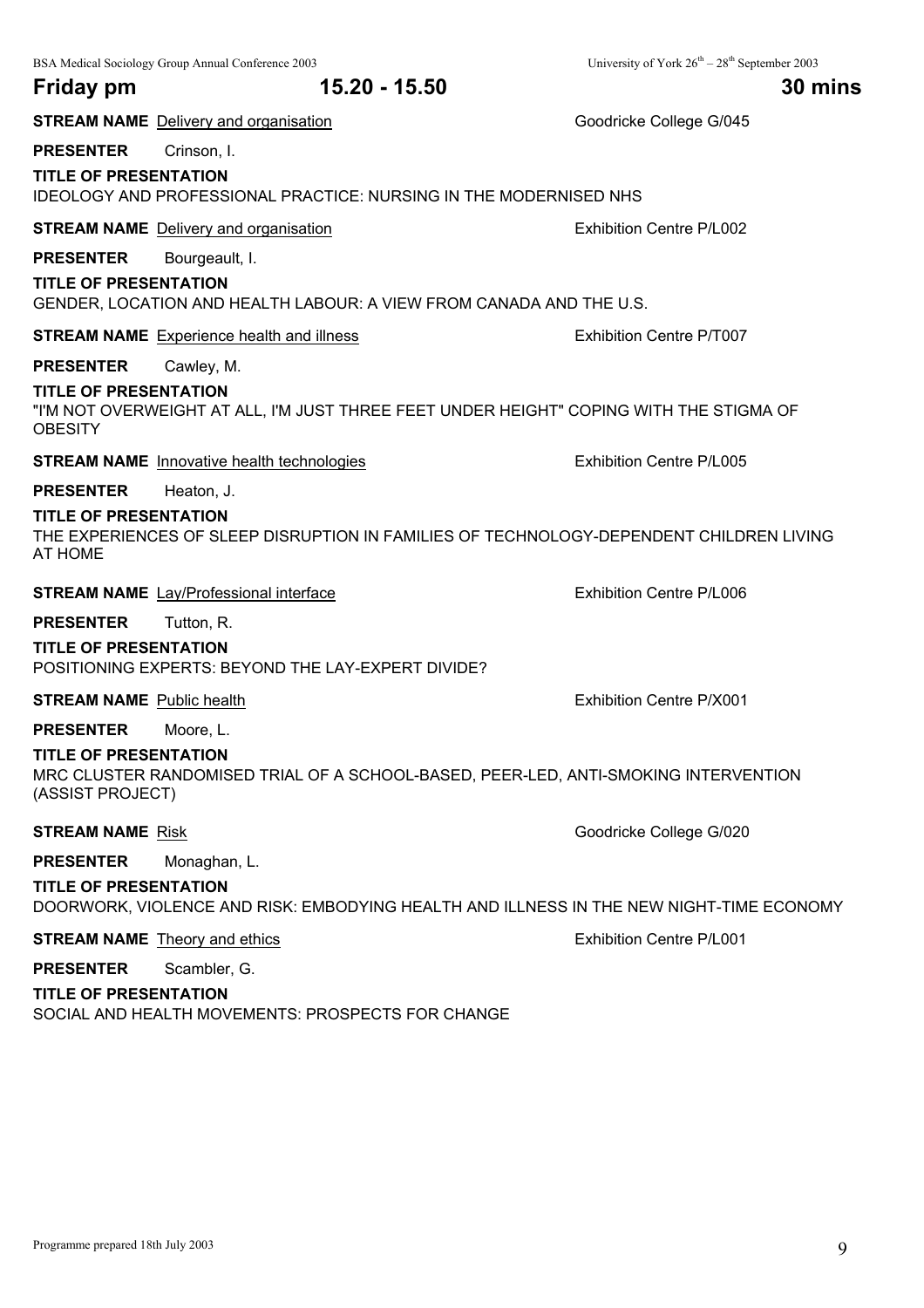|                                                          | BSA Medical Sociology Group Annual Conference 2003                                                                   | University of York $26^{th} - 28^{th}$ September 2003 |
|----------------------------------------------------------|----------------------------------------------------------------------------------------------------------------------|-------------------------------------------------------|
| Friday pm                                                | 16.00 - 16.30                                                                                                        | 30 mins                                               |
|                                                          | <b>STREAM NAME</b> Delivery and organisation                                                                         | Goodricke College G/045                               |
| <b>PRESENTER</b>                                         | Melia, K.M.                                                                                                          |                                                       |
| <b>TITLE OF PRESENTATION</b>                             | NHS MODERNISING AND THE NURSING PROFESSION                                                                           |                                                       |
|                                                          | <b>STREAM NAME</b> Delivery and organisation                                                                         | Exhibition Centre P/L002                              |
| <b>PRESENTER</b>                                         | Harris, F.                                                                                                           |                                                       |
| <b>TITLE OF PRESENTATION</b>                             | DELIVER US FROM 'RURALITY': MATERNITY CARE PROVISION IN 'RURAL' SCOTLAND                                             |                                                       |
|                                                          | <b>STREAM NAME</b> Experience health and illness                                                                     | Exhibition Centre P/T007                              |
| <b>PRESENTER</b>                                         | Townsend, A.                                                                                                         |                                                       |
| <b>TITLE OF PRESENTATION</b><br>USE. A QUALITATIVE STUDY | MANAGING MULTIPLE MORBIDITY IN MID-LIFE: CONTRADICTIONS AND TENSIONS AROUND MEDICATION                               |                                                       |
|                                                          | <b>STREAM NAME</b> Innovative health technologies                                                                    | Exhibition Centre P/L005                              |
| <b>PRESENTER</b>                                         | Corbett, K.                                                                                                          |                                                       |
| <b>TITLE OF PRESENTATION</b>                             | CONTESTING AIDS/HIV: THE LAY RECEPTION OF BIOMEDICAL KNOWLEDGE                                                       |                                                       |
|                                                          | <b>STREAM NAME</b> Lay/Professional interface                                                                        | Exhibition Centre P/L006                              |
| <b>PRESENTER</b>                                         | Dhar, R.                                                                                                             |                                                       |
| <b>TITLE OF PRESENTATION</b>                             | DISASTER AND DOCTOR-PATIENT INTERACTION: SOME METHODOLOGICAL ISSUES                                                  |                                                       |
| <b>STREAM NAME</b> Public health                         |                                                                                                                      | Exhibition Centre P/X001                              |
| <b>PRESENTER</b>                                         | Eborall, H.                                                                                                          |                                                       |
| <b>TITLE OF PRESENTATION</b>                             | IS PREVENTION BETTER THAN CURE? LAY MEANINGS OF SCREENING, PREVENTION AND PREVENTIVE<br>MEDICATION FOR HEART DISEASE |                                                       |
| <b>STREAM NAME Risk</b>                                  |                                                                                                                      | Goodricke College G/020                               |
| <b>PRESENTER</b>                                         | Northrop, M.                                                                                                         |                                                       |
| <b>TITLE OF PRESENTATION</b>                             | REPORTING RISK; NEWSPAPER COVERAGE OF OBESITY                                                                        |                                                       |
|                                                          | <b>STREAM NAME</b> Theory and ethics                                                                                 | <b>Exhibition Centre P/L001</b>                       |
| <b>PRESENTER</b>                                         | Yuill, C.                                                                                                            |                                                       |
| <b>TITLE OF PRESENTATION</b>                             |                                                                                                                      |                                                       |

UNEQUAL BODIES, EMOTIONS AND HEALTH - THE CASE FOR CLASSICAL MARXISM?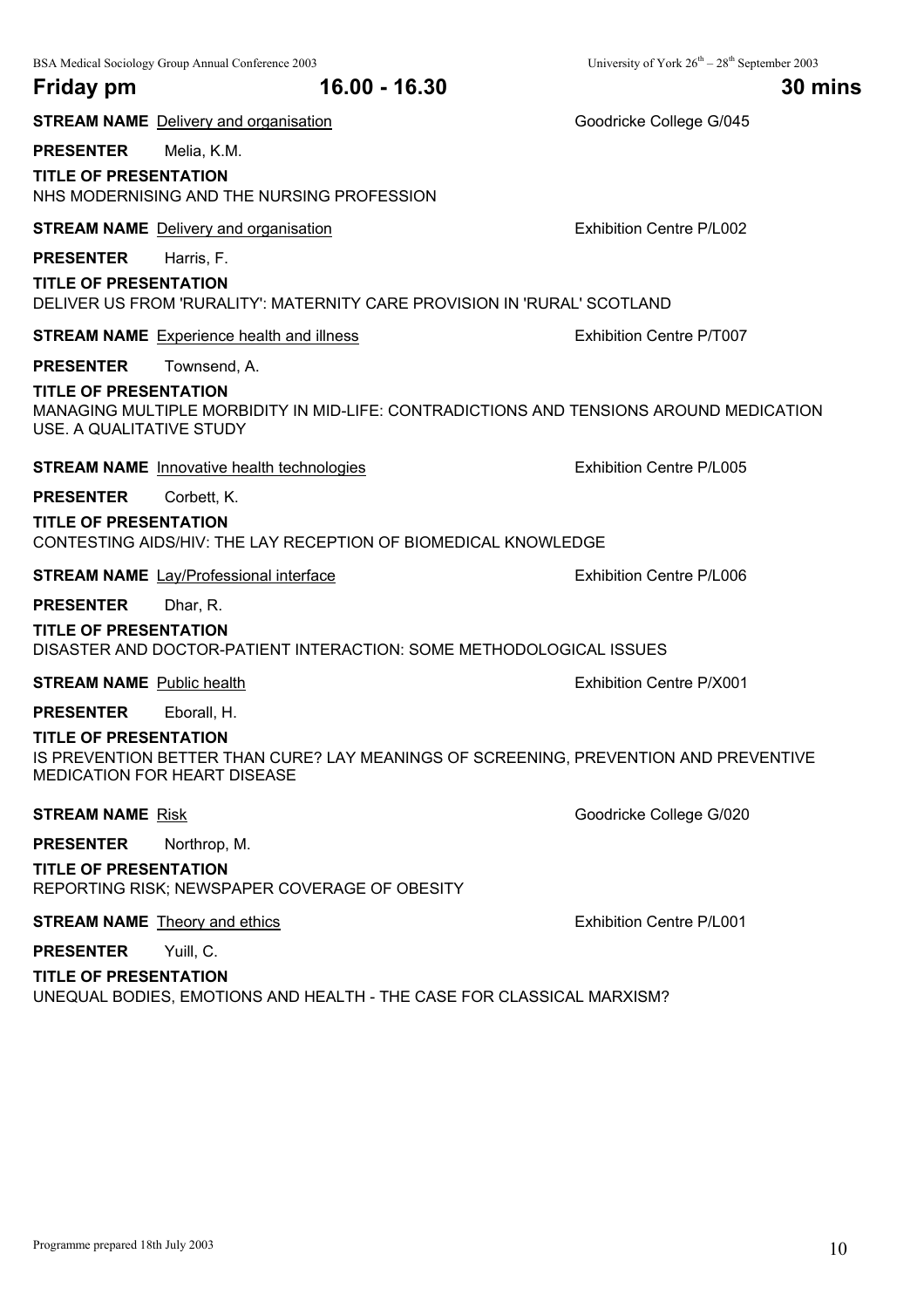|                                                     | <b>STREAM NAME</b> Delivery and organisation                                                                                     | Goodricke College G/045         |
|-----------------------------------------------------|----------------------------------------------------------------------------------------------------------------------------------|---------------------------------|
| <b>PRESENTER</b>                                    | Edgley, A.                                                                                                                       |                                 |
| <b>TITLE OF PRESENTATION</b>                        | CONFLICT AND CONSENSUS BETWEEN PROFESSIONS AND STATE: THE CASE OF NURSE PRESCRIBING IN<br>AUSTRALIA, BRITAIN, SWEDEN AND THE USA |                                 |
|                                                     | <b>STREAM NAME</b> Experience health and illness                                                                                 | Exhibition Centre P/T007        |
| <b>PRESENTER</b>                                    | Robling, M.                                                                                                                      |                                 |
| <b>TITLE OF PRESENTATION</b><br>PATIENT 'BIOGRAPHY' | THE IMPACT OF KNEE PROBLEMS UPON QUALITY OF LIFE: CHANGE AND ACCOMODATION WITHIN THE                                             |                                 |
|                                                     | <b>STREAM NAME</b> Innovative health technologies                                                                                | <b>Exhibition Centre P/L005</b> |
| <b>PRESENTER</b>                                    | Seymour, W.                                                                                                                      |                                 |
| <b>TITLE OF PRESENTATION</b>                        | DISABILITY AND TECHNOLOGY: NEGOTIATING FREEDOM AND RISK                                                                          |                                 |
|                                                     | <b>STREAM NAME</b> Lay/Professional interface                                                                                    | <b>Exhibition Centre P/L006</b> |
| <b>PRESENTER</b><br><b>TITLE OF PRESENTATION</b>    | Brooks, F.<br>CONTESTED KNOWLEDGE: PATIENT AND PUBLIC INVOLVEMENT IN HEALTH CARE DECISION MAKING                                 |                                 |
| <b>STREAM NAME</b> Public health                    |                                                                                                                                  | Exhibition Centre P/X001        |
| <b>PRESENTER</b>                                    | Kanaris, A.                                                                                                                      |                                 |
| <b>TITLE OF PRESENTATION</b>                        | MOVING TOWARDS EVIDENCE BASED PRACTICE: THE WORK OF THE HEALTH DEVELOPMENT AGENCY                                                |                                 |
|                                                     | <b>STREAM NAME</b> Theory and ethics                                                                                             | Exhibition Centre P/L001        |
| <b>PRESENTER</b>                                    | Killen, M.M.                                                                                                                     |                                 |
| <b>TITLE OF PRESENTATION</b>                        | RESEARCHING INTERPRETATIONS OF CARE IN NEONATAL UNITS                                                                            |                                 |
| <b>STREAM NAME Workshop 1</b>                       |                                                                                                                                  | Goodricke College G/020         |
| <b>PRESENTER</b>                                    | Earle, S.                                                                                                                        |                                 |
| <b>TITLE OF PRESENTATION</b>                        | HUMAN REPRODUCTION STUDY GROUP                                                                                                   |                                 |
| <b>Friday pm</b>                                    | 17.20 - 18.05                                                                                                                    | 45 mins                         |
| <b>STREAM NAME Plenary</b>                          |                                                                                                                                  | Exhibition Centre P/X001        |
| <b>PRESENTER</b>                                    | De Vries, R.                                                                                                                     |                                 |
| <b>TITLE OF PRESENTATION</b>                        | PROTECTING OUR VIRTUE(S): MEDICAL SOCIOLOGY AT 50                                                                                |                                 |

**Friday pm 16.40 - 17.10 30 mins**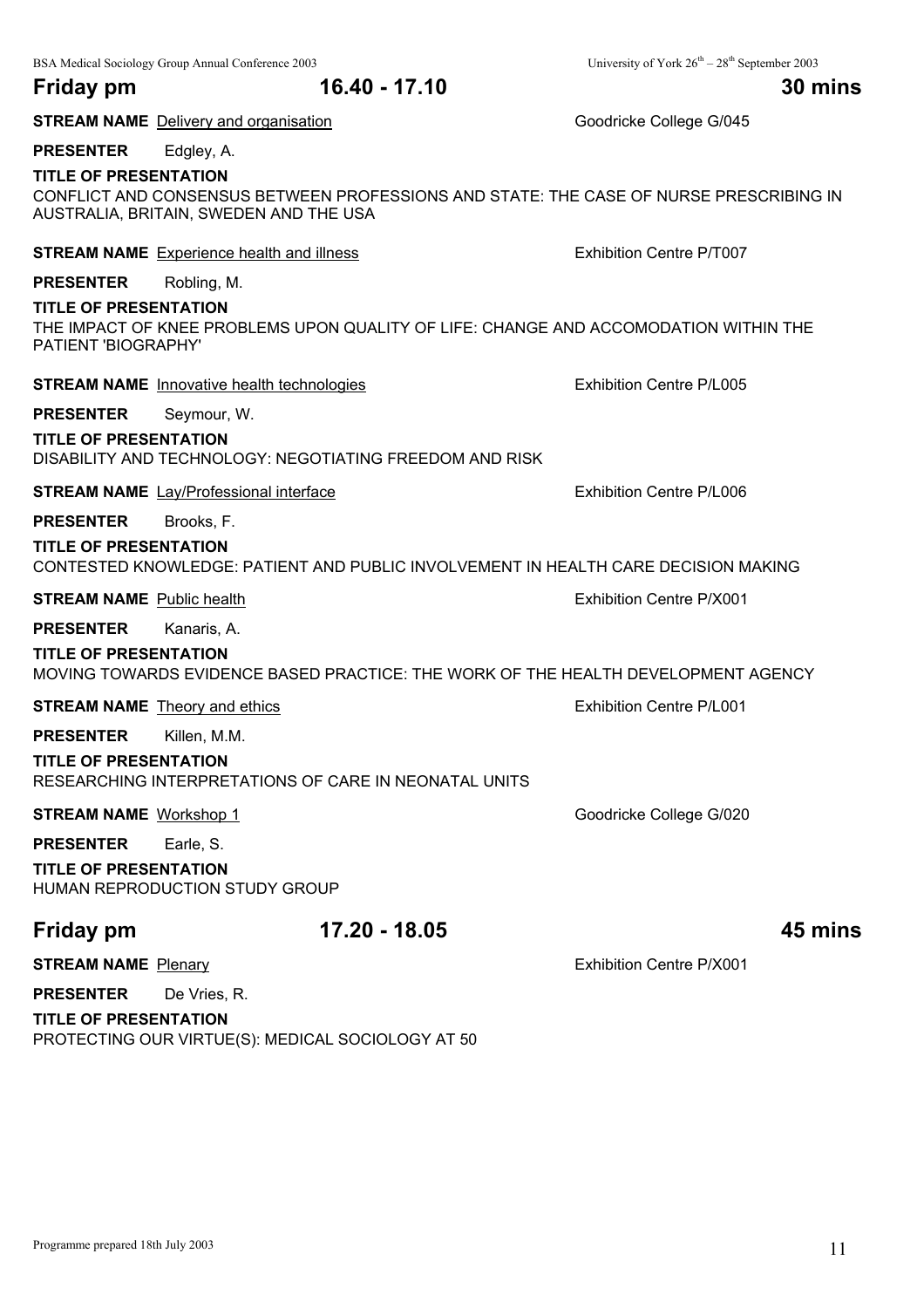Programme prepared 18th July 2003 12

BSA Medical Sociology Group Annual Conference 2003 University of York 26<sup>th</sup> – 28<sup>th</sup> September 2003 **Saturday am 09.00 - 09.30 30 mins STREAM NAME** Delivery and organisation Goodricke College G/045 **PRESENTER** Pope, C. **TITLE OF PRESENTATION** DOGS THAT DON'T BARK IN THE NIGHT - ANAESTHETIC MANTRAS AND WHAT HAPPENS IF THEY ARE NOT SAID **STREAM NAME** Ethnicity **Exhibition Centre P/L001 PRESENTER** Lees, S. **TITLE OF PRESENTATION** BELIEF AND EXPERIENCES IN RELATION TO CANCER OF THE CHINESE LIVING IN SOHO, LONDON **STREAM NAME** Experience health and illness **EXALL EXALL EXALL** Exhibition Centre P/T007 **PRESENTER** Macnaghten, E. **TITLE OF PRESENTATION** THE IMPERATIVE OF WELLBEING: A CRITICAL ANALYSIS OF CHANGING DISCOURSES OF WELLBEING **STREAM NAME** Innovative health technologies **EXHIBITION** Exhibition Centre P/L005 **PRESENTER** Hibbert, D. **TITLE OF PRESENTATION** SCIENCE AND SENSIBILITY: HIDDEN TECHNOLOGIES IN THE CONDUCT OF A RANDOMISED CONTROLLED **TRIAL STREAM NAME** Mental health **Exhibition Centre P/L002 PRESENTER** O'Farrell, B. **TITLE OF PRESENTATION** RECOVERING FROM EATING DISORDERS, ESTABLISHING A TRUST BOND WITH AN EMBODIED SELF **STREAM NAME** Methods **Exhibition Centre P/L006 PRESENTER** McKie, L. **TITLE OF PRESENTATION** THE REVOLT OF THE PATHOLOGICAL: MEDICAL KNOWLEDGE AND THE CHALLENGE OF NEW SOCIAL MOVEMENTS **STREAM NAME** Primary care **Exhibition Centre P/X001 PRESENTER** Litva, A.

**TITLE OF PRESENTATION**

"IT'S BETTER IF PATIENTS DO COMPLAIN": LAY INVOLVEMENT IN THE QUALITY OF HEALTHCARE DELIVERY

**STREAM NAME** Reproduction **Goodricke College G/020 Goodricke College G/020** 

**PRESENTER** Sandall, J.

#### **TITLE OF PRESENTATION**

FEARING THE WORST? WHAT DO PREGNANT WOMEN FEEL AT RISK FROM?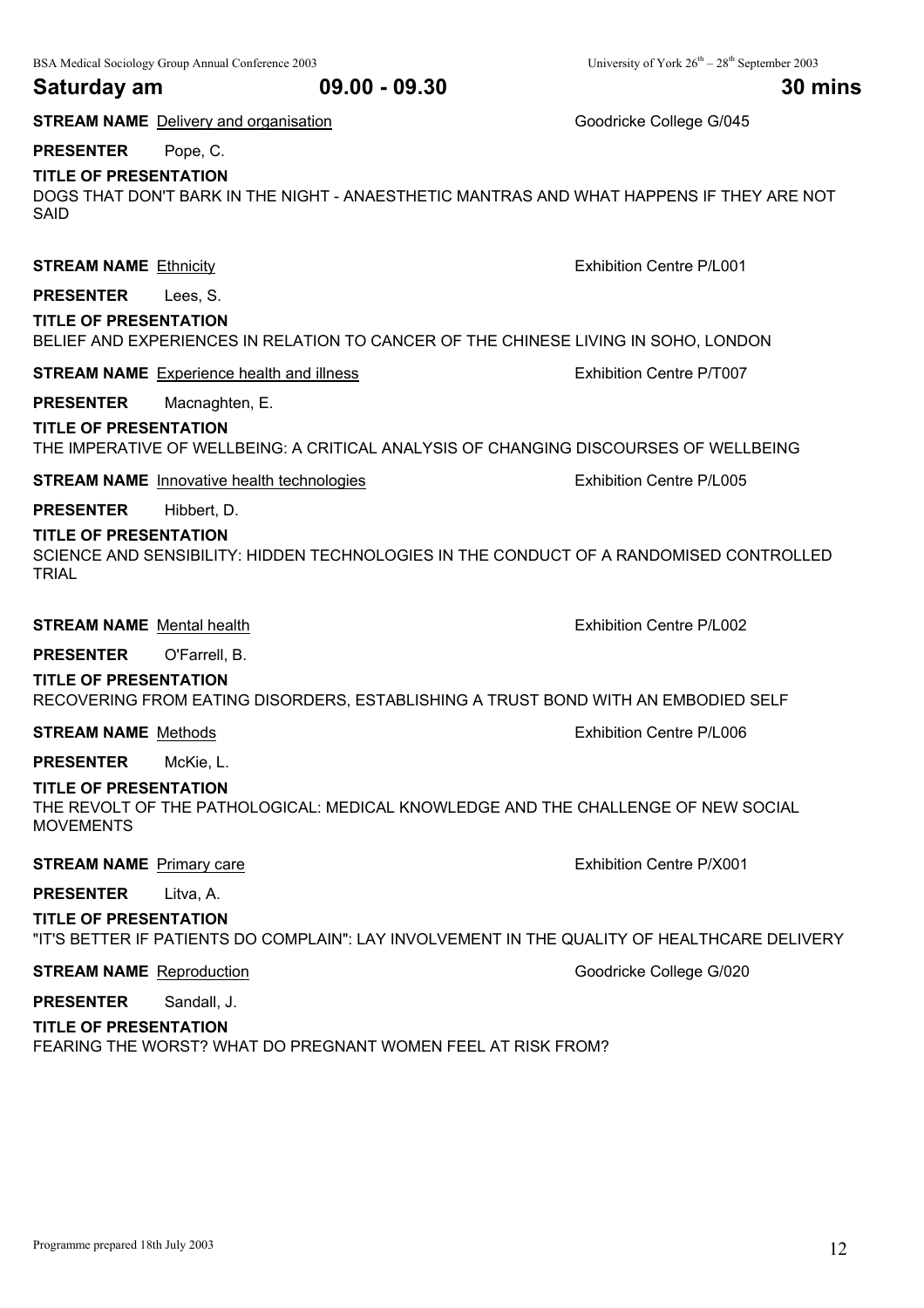### **Saturday am 09.35 - 10.05 30 mins**

**STREAM NAME** Delivery and organisation Goodricke College G/045

**PRESENTER** Moreira, T.

#### **TITLE OF PRESENTATION**

COMBINING REPERTOIRES OF EVALUATION IN THE CONSTRUCTION OF CLINICAL GUIDANCE: AN ETHNOGRAPHIC STUDY

#### **STREAM NAME** Ethnicity **Exhibition Centre P/L001**

**PRESENTER** Karlsen, S.

#### **TITLE OF PRESENTATION**

RELATIONSHIP BETWEEN PSYCHOSIS, COMMON MENTAL DISORDERS AND RACISM AMONG ETHNIC MINORITY GROUPS IN THE UK

#### **STREAM NAME** Experience health and illness Exhibition Centre P/T007

#### **PRESENTER** Brindle, L.

#### **TITLE OF PRESENTATION**

CONSTRUCTIONS OF KNOWING AND UNCERTAINTY IN TALK ABOUT 'THE RIGHT TREATMENT' FOR PROSTATE CANCER AMONGST MEN IN THE PROTECT STUDY

**STREAM NAME** Innovative health technologies **EXHIBITION** Exhibition Centre P/L005

#### **PRESENTER** Rapley, T.

#### **TITLE OF PRESENTATION**

HYBRID MEDICINES: TECHNOLOGIES AND SUBJECTS IN PRIMARY CARE

#### **STREAM NAME** Mental health **Exhibition Centre P/L002**

**PRESENTER** Nathoo, T.

#### **TITLE OF PRESENTATION**

BUILDING STABILITY: MOTHERING, MENTAL ILLNESS, AND THE RESPONSE OF THE PROFESSIONAL **SYSTEM** 

#### **STREAM NAME** Methods **Exhibition Centre P/L006**

#### **PRESENTER** Heaven, B.

#### **TITLE OF PRESENTATION**

"YOU GO AND SEE A DOCTOR AT THE SURGERY, NOT AT RESEARCH": HOW 'PATIENTS' IN AN RCT UNDERSTAND THEMSELVES AS EXPERIMENTAL SUBJECTS

#### **STREAM NAME** Primary care **Exhibition Centre P/X001**

### **PRESENTER** Chapman, J.L.

#### **TITLE OF PRESENTATION**

#### JOINT WORKING IN PUBLIC HEALTH: A PREREQUISITE FOR SUCCESS OR A SUGAR-COATED NIGHTMARE?

**STREAM NAME** Reproduction **Goodrick College G/020 Goodricke College G/020** 

#### **PRESENTER** Lyons, S.

#### **TITLE OF PRESENTATION**

CEAD MILE FAILTE\* OR NOT? PERCEPTIONS OF HEALTH WORKERS TO ETHNIC MINORITY WOMEN IN IRISH MATERNITY SERVICES.(\*100,000 welcomes)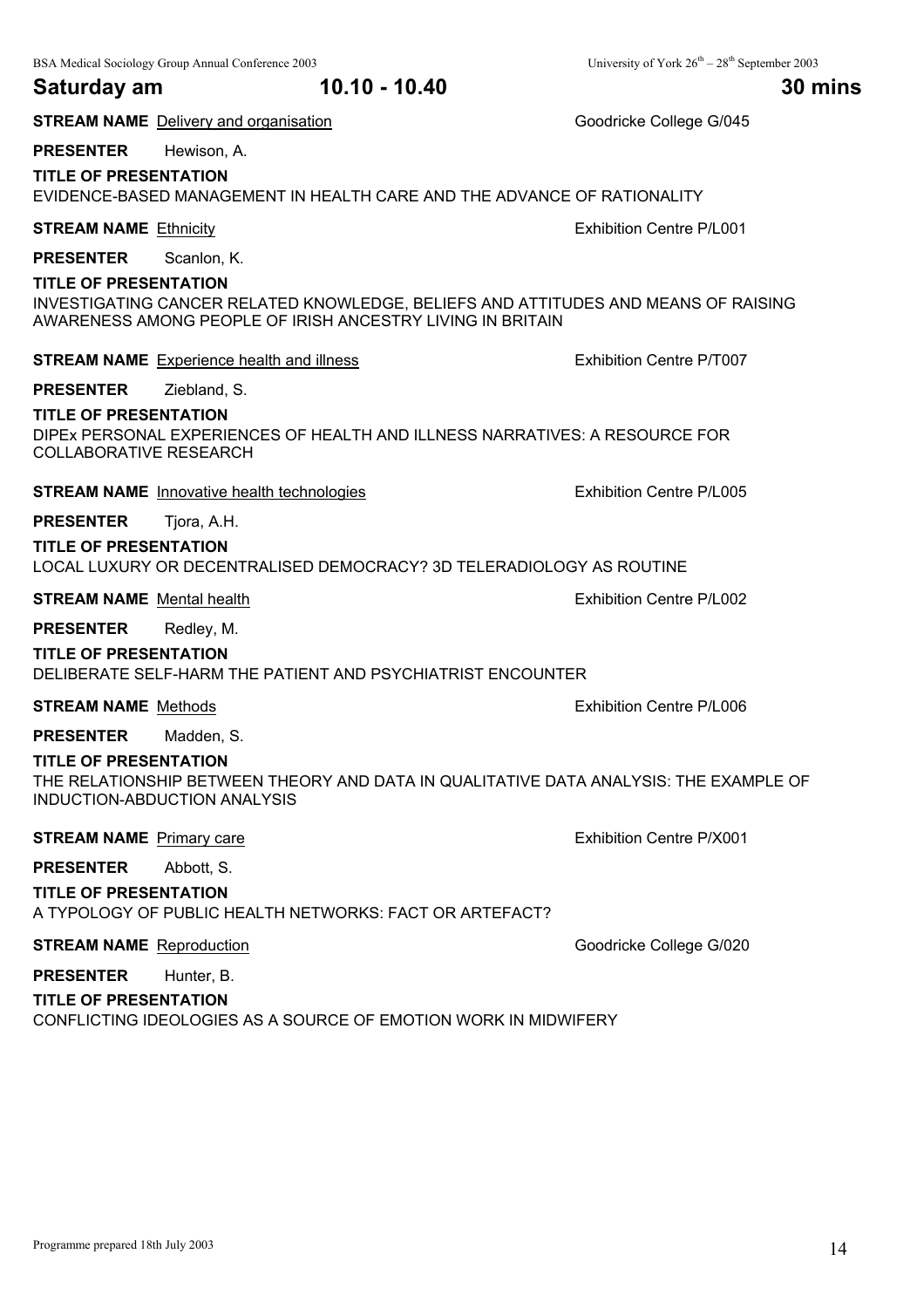|                                  | BSA Medical Sociology Group Annual Conference 2003                                                                               | University of York $26^{th} - 28^{th}$ September 2003 |
|----------------------------------|----------------------------------------------------------------------------------------------------------------------------------|-------------------------------------------------------|
| Saturday am                      | 10.45 - 11.15                                                                                                                    | 30 mins                                               |
|                                  | <b>STREAM NAME</b> Delivery and organisation                                                                                     | Goodricke College G/045                               |
| <b>PRESENTER</b>                 | Arber, A.                                                                                                                        |                                                       |
| <b>TITLE OF PRESENTATION</b>     | "WHICHEVER WAY YOU WANT TO PLAY IT": DOING INTERPROFESSIONAL WORK IN PALLIATIVE CARE                                             |                                                       |
| <b>STREAM NAME Ethnicity</b>     |                                                                                                                                  | <b>Exhibition Centre P/L001</b>                       |
| <b>PRESENTER</b>                 | Moore, R.                                                                                                                        |                                                       |
| <b>TITLE OF PRESENTATION</b>     | LAMBEGS AND BODHRANS: RELIGION, IDENTITY AND HEALTH IN NORTHERN IRELAND                                                          |                                                       |
|                                  | <b>STREAM NAME</b> Experience health and illness                                                                                 | Exhibition Centre P/T007                              |
| <b>PRESENTER</b>                 | White, P.J.                                                                                                                      |                                                       |
| <b>TITLE OF PRESENTATION</b>     | BREACHING ORALITY: AN ETHNOGRAPHY OF VOICELESSNESS IN THE INTENSIVE CARE UNIT                                                    |                                                       |
|                                  | <b>STREAM NAME</b> Innovative health technologies                                                                                | <b>Exhibition Centre P/L005</b>                       |
| <b>PRESENTER</b>                 | Watson, N.                                                                                                                       |                                                       |
| <b>TITLE OF PRESENTATION</b>     | "SITTING AT THE TABLE DOESN'T NECESSARILY MAKE YOU A DINER": A HISTORICAL ANALYSIS OF<br>SPECIAL SEATING IN WHEELCHAIRS          |                                                       |
| <b>STREAM NAME</b> Mental health |                                                                                                                                  | Exhibition Centre P/L002                              |
| <b>PRESENTER</b>                 | Cotton, A.                                                                                                                       |                                                       |
| <b>TITLE OF PRESENTATION</b>     | CHRONICLING NARRATIVES OF HEROIN STIGMA: SOME NOTES ON LIES, SECRETS AND SILENCES.<br>KEEPING FACE AND BEING A GOOD ENOUGH WOMAN |                                                       |
| <b>STREAM NAME Methods</b>       |                                                                                                                                  | Exhibition Centre P/L006                              |
| <b>PRESENTER</b>                 | O'Neill, M.                                                                                                                      |                                                       |
| <b>TITLE OF PRESENTATION</b>     | METHODOLOGY IN PARTICIPATORY ACTION RESEARCH: ANYTHING GOES?                                                                     |                                                       |
| <b>STREAM NAME</b> Primary care  |                                                                                                                                  | Exhibition Centre P/X001                              |
| <b>PRESENTER</b>                 | Shaw, S.                                                                                                                         |                                                       |
| <b>TITLE OF PRESENTATION</b>     | BUREAUCRACY GONE MAD? THE IMPACT OF GOVERNANCE ON RESEARCH IN PRIMARY CARE                                                       |                                                       |
| <b>STREAM NAME</b> Reproduction  |                                                                                                                                  | Goodricke College G/020                               |
| <b>PRESENTER</b>                 | Porter, M.                                                                                                                       |                                                       |
| <b>TITLE OF PRESENTATION</b>     | CHOOSING TO HAVE ONE CHILD: DEFENDING THE INDEFENSIBLE                                                                           |                                                       |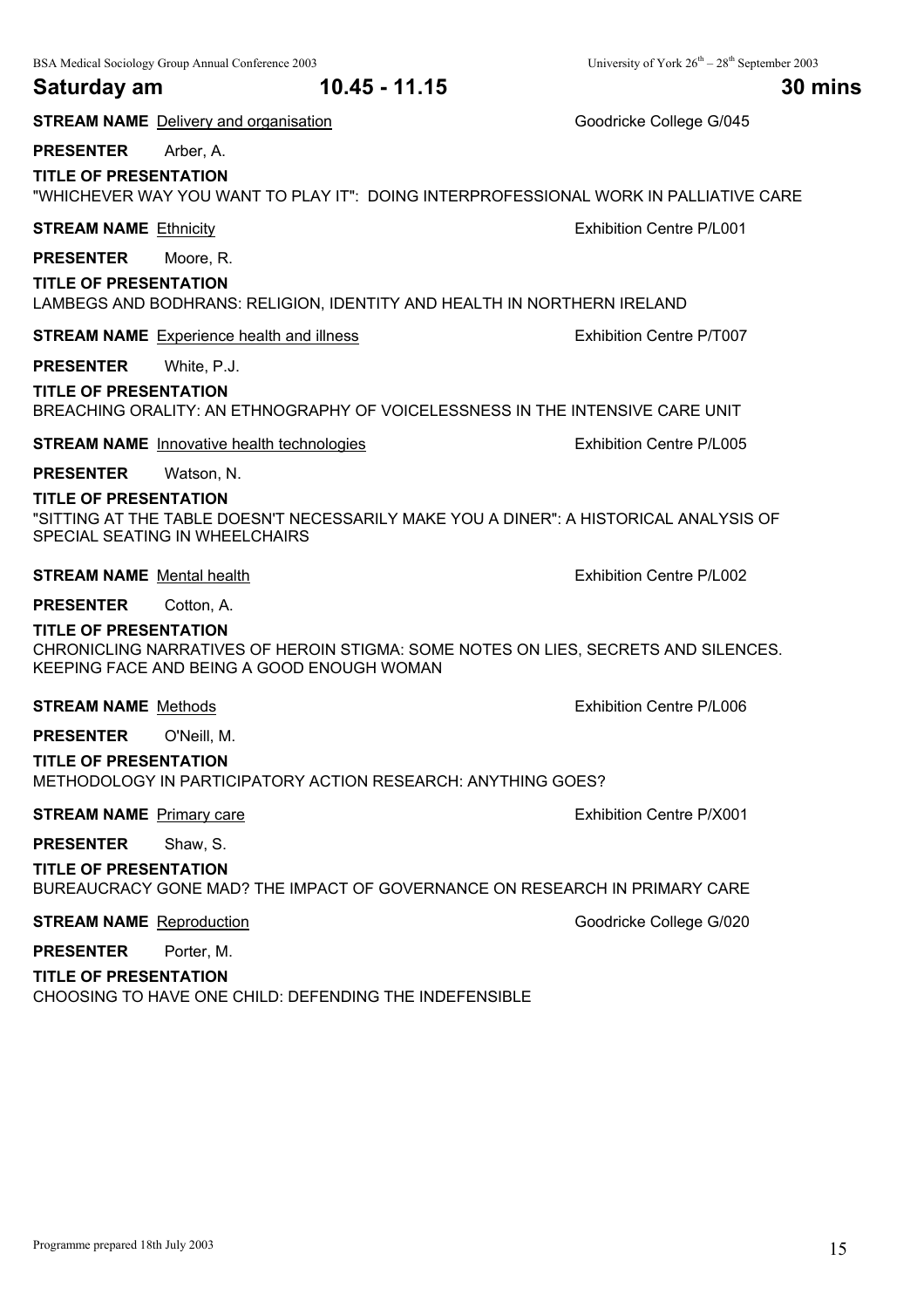|                                                     | BSA Medical Sociology Group Annual Conference 2003                                                                                   | University of York $26^{th} - 28^{th}$ September 2003 |
|-----------------------------------------------------|--------------------------------------------------------------------------------------------------------------------------------------|-------------------------------------------------------|
| Saturday am                                         | 11.20 - 11.50                                                                                                                        | 30 mins                                               |
|                                                     | <b>STREAM NAME</b> Delivery and organisation                                                                                         | Goodricke College G/045                               |
| <b>PRESENTER</b>                                    | Humphrey, C.                                                                                                                         |                                                       |
| <b>TITLE OF PRESENTATION</b>                        | PLACE, SPACE AND REPUTATION: THE CHANGING ROLE OF HARLEY STREET IN ENGLISH HEALTH CARE                                               |                                                       |
| <b>STREAM NAME Ethnicity</b>                        |                                                                                                                                      | <b>Exhibition Centre P/L001</b>                       |
| <b>PRESENTER</b>                                    | Dyson, S.M.                                                                                                                          |                                                       |
| <b>TITLE OF PRESENTATION</b><br><b>COUNSELLORS</b>  | NEGOTIATING ETHNIC/FAMILY ORIGINS: PERSPECTIVES OF HAEMOGLOBINOPATHY NURSE                                                           |                                                       |
|                                                     | <b>STREAM NAME</b> Experience health and illness                                                                                     | Exhibition Centre P/T007                              |
| <b>PRESENTER</b>                                    | Lillrank, A.                                                                                                                         |                                                       |
| <b>TITLE OF PRESENTATION</b>                        | IS INTERSUBJEKTIVE UNDERSTANDING POSSIBLE?                                                                                           |                                                       |
|                                                     | <b>STREAM NAME</b> Innovative health technologies                                                                                    | Exhibition Centre P/L005                              |
| <b>PRESENTER</b>                                    | Kent, J.                                                                                                                             |                                                       |
| <b>TITLE OF PRESENTATION</b>                        | THE SOCIAL SHAPING OF REGULATORY POLICY RELATING TO HUMAN TISSUE ENGINEERED PRODUCTS                                                 |                                                       |
| <b>STREAM NAME</b> Mental health                    |                                                                                                                                      | <b>Exhibition Centre P/L002</b>                       |
| <b>PRESENTER</b>                                    | Rivers, C.                                                                                                                           |                                                       |
| <b>TITLE OF PRESENTATION</b>                        | INTERROGATING PATHOLOGY: AN EXPLORATION OF THE EXPERIENCES OF LESBIAN, GAY AND BISEXUAL<br>PEOPLE WITH EXPERIENCE OF MENTAL DISTRESS |                                                       |
| <b>STREAM NAME</b> Methods                          |                                                                                                                                      | Exhibition Centre P/L006                              |
| <b>PRESENTER</b>                                    | Li, S.                                                                                                                               |                                                       |
| <b>TITLE OF PRESENTATION</b><br>'CENSORED TALK'     |                                                                                                                                      |                                                       |
| <b>STREAM NAME</b> Primary care                     |                                                                                                                                      | Exhibition Centre P/X001                              |
| <b>PRESENTER</b>                                    | James, V.                                                                                                                            |                                                       |
| <b>TITLE OF PRESENTATION</b><br><b>PRIMARY CARE</b> | TENSIONS OF TRADITIONAL BUREAUCRACY AND ENTREPRENEURIAL GOVERNANCE: A CASE STUDY IN                                                  |                                                       |
| <b>STREAM NAME</b> Reproduction                     |                                                                                                                                      | Goodricke College G/020                               |
| <b>PRESENTER</b>                                    | Taylor, A.                                                                                                                           |                                                       |
| <b>TITLE OF PRESENTATION</b><br><b>HOSPITAL</b>     | CHALLENGING MEDICAL DOMINANCE? DIVERSE MIDWIFERY IDENTITIES IN AN AUSTRALIAN PUBLIC                                                  |                                                       |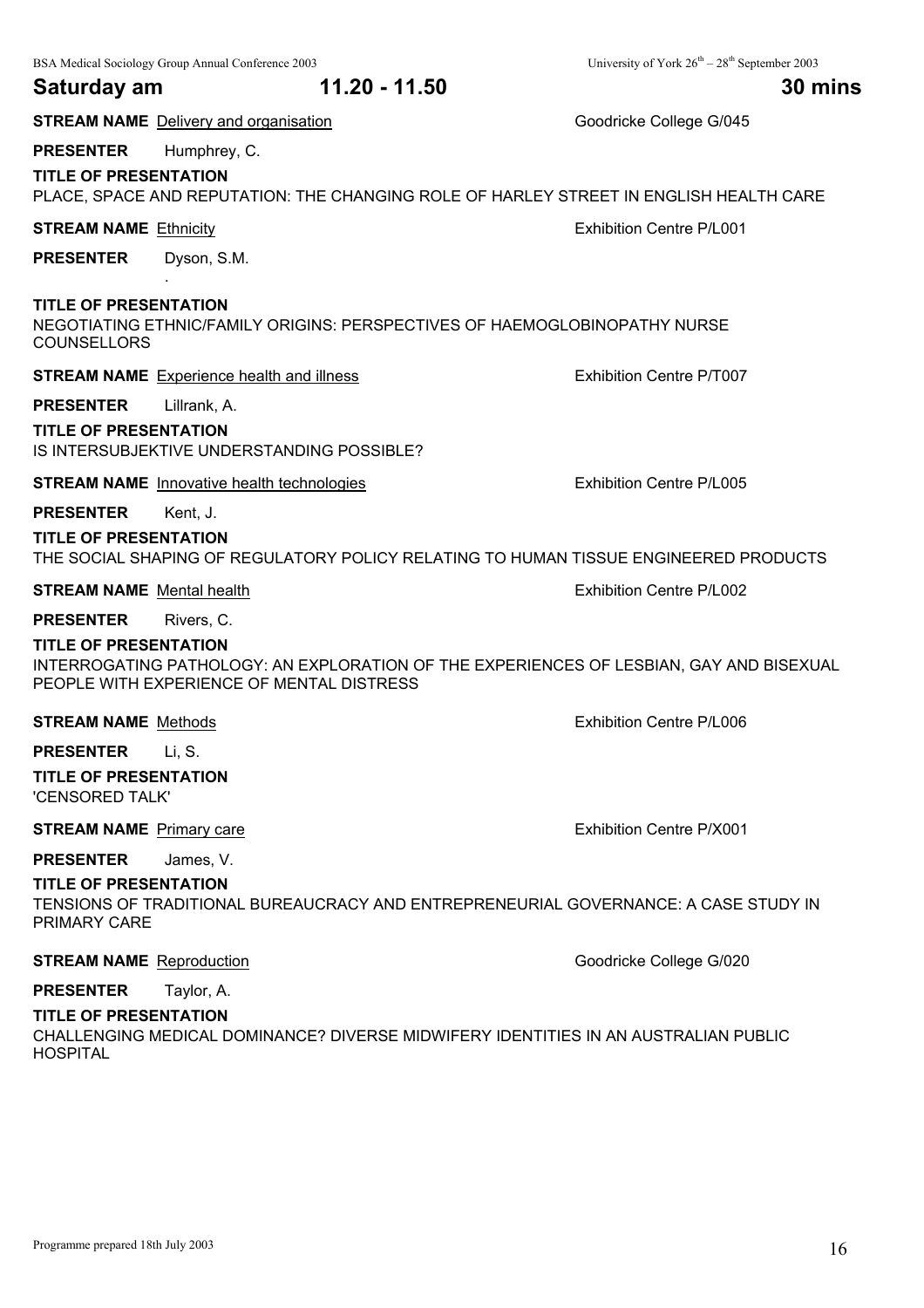|                                                  | BSA Medical Sociology Group Annual Conference 2003 |                                                                                       | University of York $26^{th} - 28^{th}$ September 2003                                  |  |
|--------------------------------------------------|----------------------------------------------------|---------------------------------------------------------------------------------------|----------------------------------------------------------------------------------------|--|
| Saturday am                                      |                                                    | 11.55 - 12.25                                                                         | 30 mins                                                                                |  |
|                                                  | <b>STREAM NAME</b> Delivery and organisation       |                                                                                       | Goodricke College G/045                                                                |  |
| <b>PRESENTER</b>                                 | Gulbrandsen, P.                                    |                                                                                       |                                                                                        |  |
| <b>TITLE OF PRESENTATION</b>                     |                                                    | THE DOCTOR AS GATEKEEPER - RELATION TO PERSONALITY, PATERNALISM, AND JOB SATISFACTION |                                                                                        |  |
|                                                  | <b>STREAM NAME</b> Innovative health technologies  |                                                                                       | Exhibition Centre P/L005                                                               |  |
| <b>PRESENTER</b>                                 | Roberts, R.                                        |                                                                                       |                                                                                        |  |
| <b>TITLE OF PRESENTATION</b>                     |                                                    | EXTENDING THE CLINICAL GAZE: THE JOURNEY(S) OF A HOSPITAL SAMPLE                      |                                                                                        |  |
| <b>STREAM NAME</b> Mental health                 |                                                    |                                                                                       | <b>Exhibition Centre P/L002</b>                                                        |  |
| <b>PRESENTER</b>                                 | Cresswell, M.                                      |                                                                                       |                                                                                        |  |
| <b>TITLE OF PRESENTATION</b>                     | TWO KNOWLEDGES OF DELIBERATE SELF-HARM             |                                                                                       |                                                                                        |  |
| <b>STREAM NAME</b> Methods                       |                                                    |                                                                                       | Exhibition Centre P/L006                                                               |  |
| <b>PRESENTER</b>                                 | Greenhalgh, J.                                     |                                                                                       |                                                                                        |  |
| <b>TITLE OF PRESENTATION</b>                     | AN EFFECT OR LACKING A THEORY?                     |                                                                                       | THE IMPACT OF STANDARDISED HEALTH STATUS MEASURES ON CLINICAL DECISION MAKING: LACKING |  |
| <b>STREAM NAME</b> Primary care                  |                                                    |                                                                                       | Exhibition Centre P/X001                                                               |  |
| <b>PRESENTER</b>                                 | Lian, O.S.                                         |                                                                                       |                                                                                        |  |
| <b>TITLE OF PRESENTATION</b>                     | BRITAIN AND THE CZECH REPUBLIC                     |                                                                                       | CONVERGENCE OR DIVERGENCE? A CROSS-NATIONAL STUDY OF PRIMARY HEALTH CARE IN NORWAY,    |  |
| <b>STREAM NAME</b> Reproduction                  |                                                    |                                                                                       | Goodricke College G/020                                                                |  |
| <b>PRESENTER</b>                                 | Pitson, L.                                         |                                                                                       |                                                                                        |  |
| <b>TITLE OF PRESENTATION</b><br><b>PREGNANCY</b> |                                                    | PERCEPTIONS AND KNOWLEDGE OF DOWN'S SYNDROME, AND DECISIONS ABOUT SCREENING IN        |                                                                                        |  |
| Saturday am                                      |                                                    | 11.55 - 12.35                                                                         | 40 mins                                                                                |  |
| <b>STREAM NAME Workshop 2</b>                    |                                                    |                                                                                       | Exhibition Centre P/T007                                                               |  |
| <b>PRESENTER</b>                                 | Leydon, G.                                         |                                                                                       |                                                                                        |  |
| <b>TITLE OF PRESENTATION</b>                     | SOCIOLOGY OF CANCER STUDY GROUP                    |                                                                                       |                                                                                        |  |
| Saturday am                                      |                                                    | 11.55 - 13.05                                                                         | 70 mins                                                                                |  |
| <b>STREAM NAME Workshop 3</b>                    |                                                    |                                                                                       | <b>Exhibition Centre P/L001</b>                                                        |  |
| <b>PRESENTER</b>                                 | van Teijlingen, E.                                 |                                                                                       |                                                                                        |  |
| <b>TITLE OF PRESENTATION</b>                     |                                                    | TEACHING SOCIOLOGY TO HEALTH CARE PROFESSIONALS                                       |                                                                                        |  |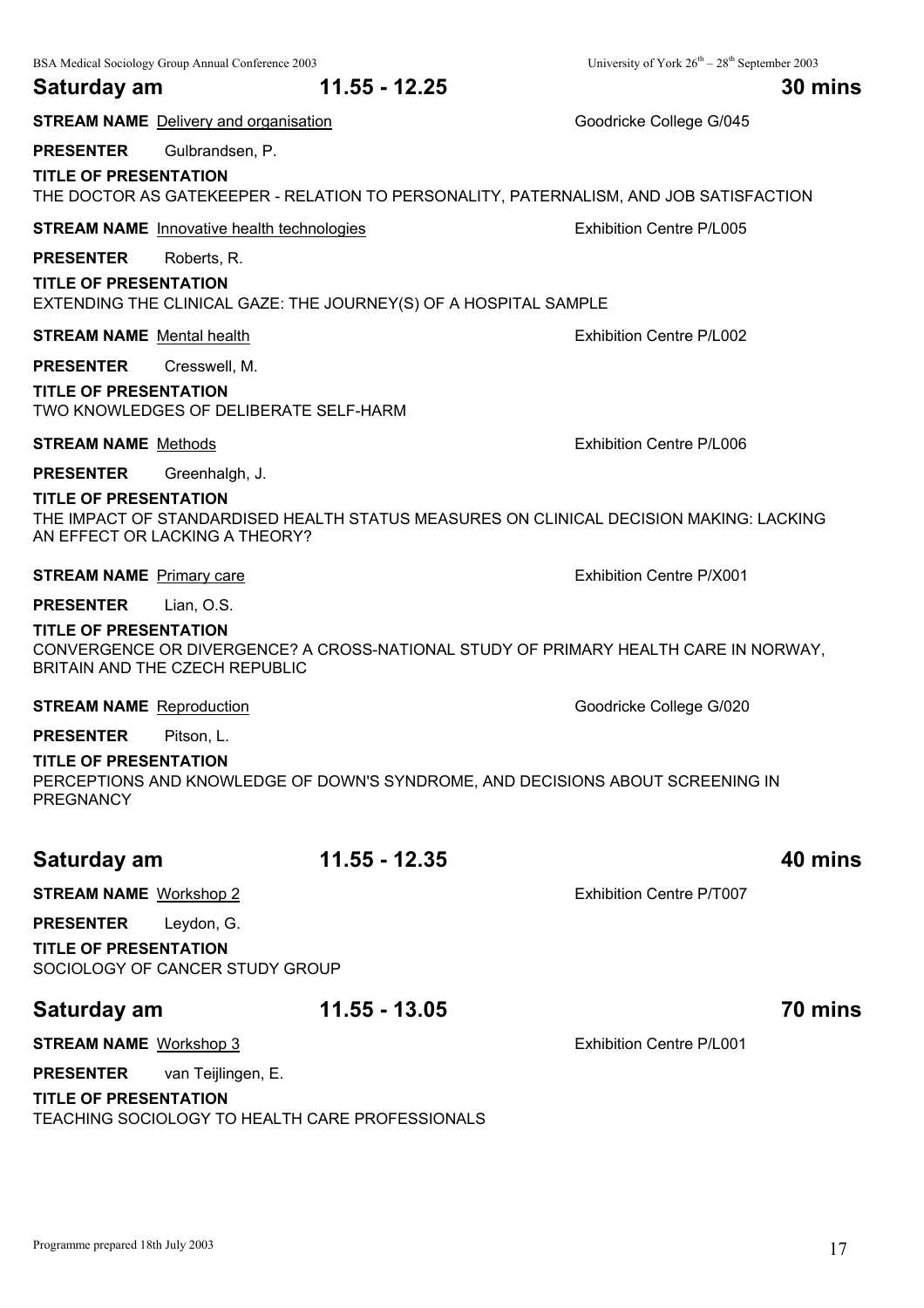**STREAM NAME** Gender **Exhibition Centre P/L005** 

**PRESENTER** Clarke, K.D.

#### **TITLE OF PRESENTATION**

BECOMING A BODYBUILDER: AN ETHNOGRAPHIC EXPLORATION OF THE SOCIALISATION PROCESSES INVOLVED IN CONSTRUCTING AND CONFIRMING A BODYBUILDING IDENTITY

#### **STREAM NAME** Genetics **Exhibition Centre P/T007**

**PRESENTER** Levitt, M.

#### **TITLE OF PRESENTATION**

GENETIC DATABASES: PUBLIC PERCEPTIONS OF PRIVACY AND TRUST

#### **STREAM NAME** Health policy **Goodricke College G/020** Goodricke College G/020

#### **PRESENTER** Brunt, E.

#### **TITLE OF PRESENTATION**

"I'D LIKE TO SEE THAT DAY ARRIVE, PERHAPS, COME THE REVOLUTION": COMPLEMENTARY THERAPIES IN NHS CANCER CARE

#### **STREAM NAME** Inequalities **EXHIBITION** Exhibition Centre P/L006

#### **PRESENTER** Holland, P.

#### **TITLE OF PRESENTATION**

SOCIAL AND ECONOMIC CONSEQUENCES OF CHRONIC ILLNESS: HOW DO THEY VARY BY GENDER AND SOCIAL CLASS?

**STREAM NAME** Lifecourse **Goodricke College G/045** 

#### **PRESENTER** Magnusson, J.

#### **TITLE OF PRESENTATION**

PHYSICAL ACTIVITY AND ADOLESCENTS: WHY A WINNING TEAM ISN'T HEALTHY

**STREAM NAME** Mental health **Exhibition Centre P/L002** 

#### **PRESENTER** Godin, P.

#### **TITLE OF PRESENTATION**

UNDERSTANDING THE MANAGEMENT OF RISK AND DISORDERLY BEHAVIOUR WITHIN A FORENSIC MENTAL HEALTH CARE UNIT: A STRUCTURALIST APPROACH

#### **STREAM NAME** Primary care **Exhibition Centre P/X001**

#### **PRESENTER** Truman, J.

#### **TITLE OF PRESENTATION**

'DROP-IN' SERVICES IN SCOTTISH HEALTHY LIVING CENTRES: WHAT DO THEY MEAN AND HOW DO THEY OPERATE?

#### **STREAM NAME** Teaching health professionals **EXHIBITION** Exhibition Centre P/L001

#### **PRESENTER** Wilson, F.

#### **TITLE OF PRESENTATION**

THE EXPERIENCES OF LAY PEOPLE IN TEACHING HEALTH PROFESSIONALS

#### BSA Medical Sociology Group Annual Conference 2003 University of York 26<sup>th</sup> – 28<sup>th</sup> September 2003

**Saturday pm 14.00 - 14.30 30 mins**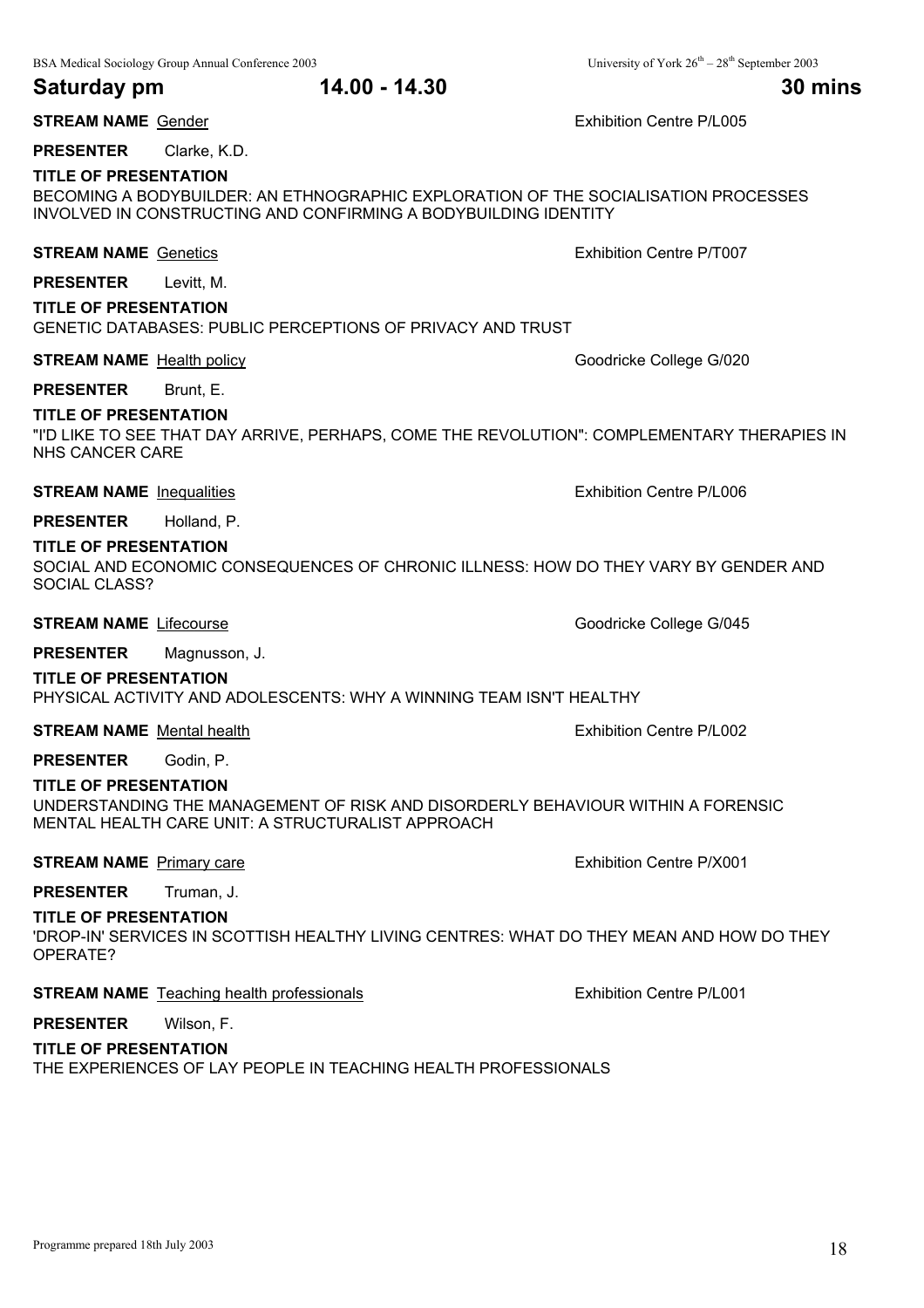|                                                               | BSA Medical Sociology Group Annual Conference 2003                                                                     | University of York $26^{th} - 28^{th}$ September 2003 |
|---------------------------------------------------------------|------------------------------------------------------------------------------------------------------------------------|-------------------------------------------------------|
| Saturday pm                                                   | 14.35 - 15.05                                                                                                          | 30 mins                                               |
| <b>STREAM NAME Gender</b>                                     |                                                                                                                        | Exhibition Centre P/L005                              |
| <b>PRESENTER</b>                                              | Walker, L.                                                                                                             |                                                       |
| <b>TITLE OF PRESENTATION</b><br><b>HEALTH IN SOUTH AFRICA</b> | CONFRONTING THE CRISIS OF MASCULINITY: NEW MASCULINITIES AND THEIR MEANING FOR MEN'S                                   |                                                       |
| <b>STREAM NAME Genetics</b>                                   |                                                                                                                        | Exhibition Centre P/T007                              |
| <b>PRESENTER</b>                                              | Hawkey, M.                                                                                                             |                                                       |
| <b>TITLE OF PRESENTATION</b>                                  | GENETIC KNOWLEDGE; BURDEN OR OPPORTUNITY FOR HEALTHCARE CLINICIAN                                                      |                                                       |
| <b>STREAM NAME</b> Health policy                              |                                                                                                                        | Goodricke College G/020                               |
| <b>PRESENTER</b>                                              | Hirschkorn, K.A.                                                                                                       |                                                       |
| <b>TITLE OF PRESENTATION</b>                                  | REGULATING HERBAL MEDICINE AND ITS PRACTITIONERS: A COMPARATIVE LENS ON HEALTH POLICY<br>AND PROFESSIONAL PERSPECTIVES |                                                       |
| <b>STREAM NAME</b> Inequalities                               |                                                                                                                        | <b>Exhibition Centre P/L006</b>                       |
| <b>PRESENTER</b>                                              | McCarthy, J.                                                                                                           |                                                       |
| <b>TITLE OF PRESENTATION</b>                                  | THE POLITICS OF DISABILITY- A POLITICS FOR ALL?                                                                        |                                                       |
| <b>STREAM NAME Lifecourse</b>                                 |                                                                                                                        | Goodricke College G/045                               |
| <b>PRESENTER</b>                                              | Summerville, L.                                                                                                        |                                                       |
| <b>TITLE OF PRESENTATION</b>                                  | GETTING ON: AN ETHNOGRAPHIC STUDY OF 'ORDINARY AGEING'                                                                 |                                                       |
| <b>STREAM NAME</b> Mental health                              |                                                                                                                        | Exhibition Centre P/L002                              |
| <b>PRESENTER</b>                                              | Larsen, J.A.                                                                                                           |                                                       |
| <b>TITLE OF PRESENTATION</b><br><b>TREATMENT</b>              | SCIENCE AS A SOCIAL MYTH: SYMBOLIC HEALING IN CONTEMPORARY DANISH MENTAL HEALTH                                        |                                                       |
| <b>STREAM NAME</b> Primary care                               |                                                                                                                        | Exhibition Centre P/X001                              |
| <b>PRESENTER</b>                                              | Lawrie, T.                                                                                                             |                                                       |
| <b>TITLE OF PRESENTATION</b><br><b>MISUSE SERVICES</b>        | PHARMACY CUSTOMERS' EXPERIENCES AND VIEWS OF USING PHARMACIES WHICH PROVIDE DRUG                                       |                                                       |
|                                                               | <b>STREAM NAME</b> Teaching health professionals                                                                       | <b>Exhibition Centre P/L001</b>                       |
| <b>PRESENTER</b>                                              | Papadopoulos, I.                                                                                                       |                                                       |
| <b>TITLE OF PRESENTATION</b>                                  | CHALLENGES TO CULTURAL COMPETENCE TRAINING WITH HEALTH CARE WORKERS                                                    |                                                       |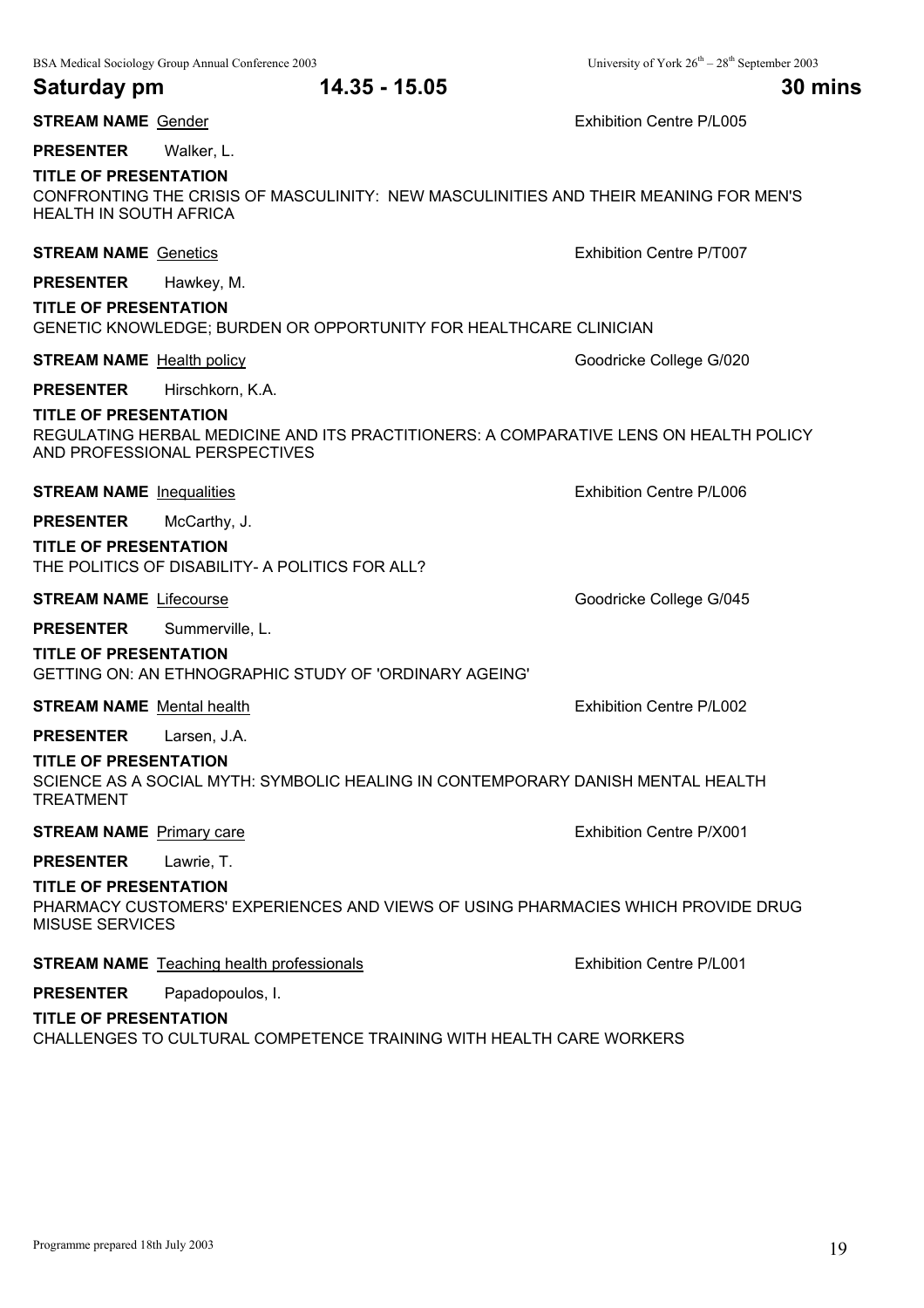|  | BSA Medical Sociology Group Annual Conference 2003 |  |
|--|----------------------------------------------------|--|
|--|----------------------------------------------------|--|

**Saturday pm 15.10 - 15.40 30 mins**

**STREAM NAME** Gender **Exhibition Centre P/L005** 

**PRESENTER** Robertson, S.

**TITLE OF PRESENTATION**

"I'VE BEEN LIKE A COILED SPRING THIS LAST WEEK": EMBODIED MASCULINITY AND HEALTH

**STREAM NAME** Genetics **Exhibition Centre P/T007** 

**PRESENTER** Vassy, C.

#### **TITLE OF PRESENTATION**

FROM GENETICS TO PUBLIC HEALTH: DOWN'S SYNDROME SCREENING POLICY IN FRANCE

#### **STREAM NAME** Health policy **Goodricke College G/020** Goodricke College G/020

**PRESENTER** Hollenberg, D.

#### **TITLE OF PRESENTATION**

A CRITICAL ANALYSIS OF INTEGRATIVE HEALTH CARE (IHC) IN CANADA: A MULTI-CASE STUDY EVALUATION

**STREAM NAME** Inequalities **EXHIBITION** Exhibition Centre P/L006

#### **PRESENTER** Dolan, A.

**TITLE OF PRESENTATION**

EXPLORING THE MATERIAL AND PSYCHOSOCIAL INFLUENCES ON THE HEALTH OF WORKING CLASS MEN: A CASE STUDY OF TWO CONTRASTING URBAN AREAS

**STREAM NAME** Lifecourse **Goodricke College G/045** 

**PRESENTER** Airey, L.

**TITLE OF PRESENTATION** WOMEN, WELL-BEING AND MID-LIFE

**STREAM NAME** Mental health **Exhibition Centre P/L002** 

**PRESENTER** Zimmermann, C.

#### **TITLE OF PRESENTATION**

UNCONSCIOUS COPING MECHANISM, CONSCIOUS CHOICE OR INTERPERSONAL RELATION? DISCOURSES ON DEATH DENIAL IN THE PALLIATIVE CARE LITERATURE

#### **STREAM NAME** Primary care **Exhibition Centre P/X001**

#### **PRESENTER** Goenka, S.

#### **TITLE OF PRESENTATION**

THE MAKING OF AN ACUTE DISEASE: DIABETES AND HYPERTENSION MANAGEMENT IN PRIVATE GENERAL **PRACTICE** 

**STREAM NAME** Teaching health professionals **EXHIP 1001** Exhibition Centre P/L001

### **PRESENTER** Shelton, P.

#### **TITLE OF PRESENTATION**

THE APPLICATION OF SOCIOLOGICAL KNOWLEDGE TO NURSING PRACTICE FOR PRE-REGISTRATION NURSES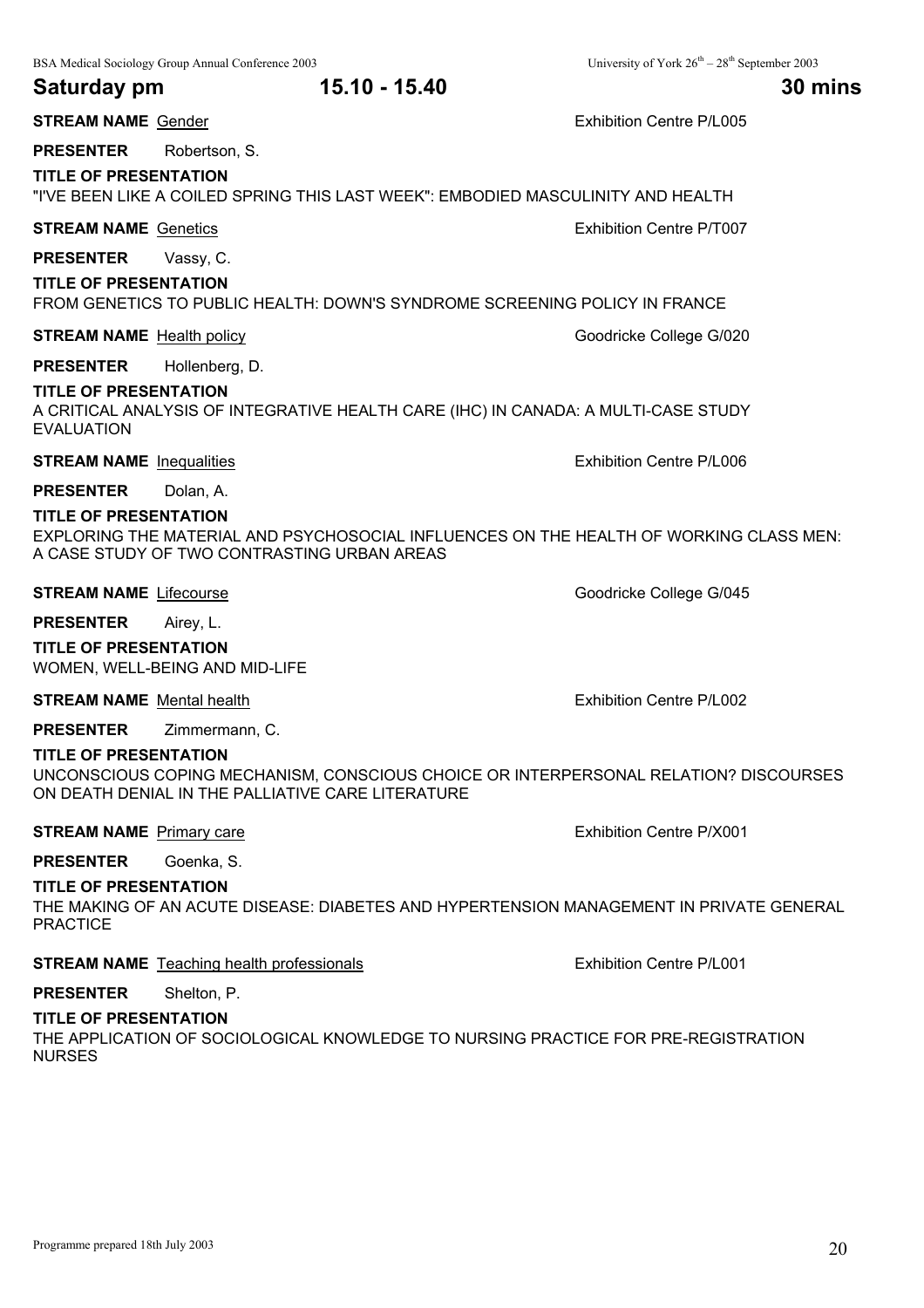#### **Saturday pm 15.45 - 16.15 30 mins**

**STREAM NAME** Gender **Exhibition Centre P/L005** 

#### **PRESENTER** McGowan, F.

#### **TITLE OF PRESENTATION**

SHAPING THE MALE BODY: THE ROLE OF SPORT AND MILITARY EXPERIENCE IN THE DEVELOPMENT OF A 'PHYSICAL' MASCULINITY

#### **STREAM NAME** Genetics **Exhibition Centre P/T007**

**PRESENTER** Hedgecoe, A.

#### **TITLE OF PRESENTATION**

#### DISAPPOINTMENT AND DISCLOSURE IN THE PHARMACOGENETIC CLINIC

**STREAM NAME** Health policy **Goodricke College G/020** Goodricke College G/020

#### **PRESENTER** Ellins, J.

**TITLE OF PRESENTATION**

THE POLITICS OF SICKNESS: ANALYSING THE POLITICAL ECONOMY OF MEDICALISATION

**STREAM NAME** Inequalities **Exhibition Centre P/L006** 

**PRESENTER** Meetoo, V.

#### **TITLE OF PRESENTATION**

THE ROLE OF THE ETHNIC MINORITY VOLUNTARY SECTOR IN PROMOTING SOCIAL CAPITAL: A CASE STUDY OF THE LONDON BOROUGH OF ENFIELD

**STREAM NAME** Lifecourse **Goodricke College G/045** 

**PRESENTER** Bendelow, G.

#### **TITLE OF PRESENTATION**

THE TRANSMISSION OF 'EXPERT' ADVICE AND ITS RELOCATION WITHIN WOMEN'S 'LOCAL BIOLOGY': HEALTH TECHNOLOGY AND MIDLIFE WOMEN

**STREAM NAME** Primary care **Exhibition Centre P/X001** 

**PRESENTER** Charles-Jones, H.

#### **TITLE OF PRESENTATION**

RE-DEFINING THE THRESHOLD OF PATIENT-HOOD IN PRIMARY CARE: AN ORGANISATIONAL DEVICE TO CONTROL ACCESS

**STREAM NAME** Teaching health professionals **EXHIP STREAM NAME** P/L001

#### **PRESENTER** Traynor, M.

#### **TITLE OF PRESENTATION**

CAN FEMINIST THEORIES OF KNOWING AND LITERARY THEORY EXPLAIN THE APPARENT RELUCTANCE OF NURSES TO IMPLEMENT RESEARCH FINDINGS?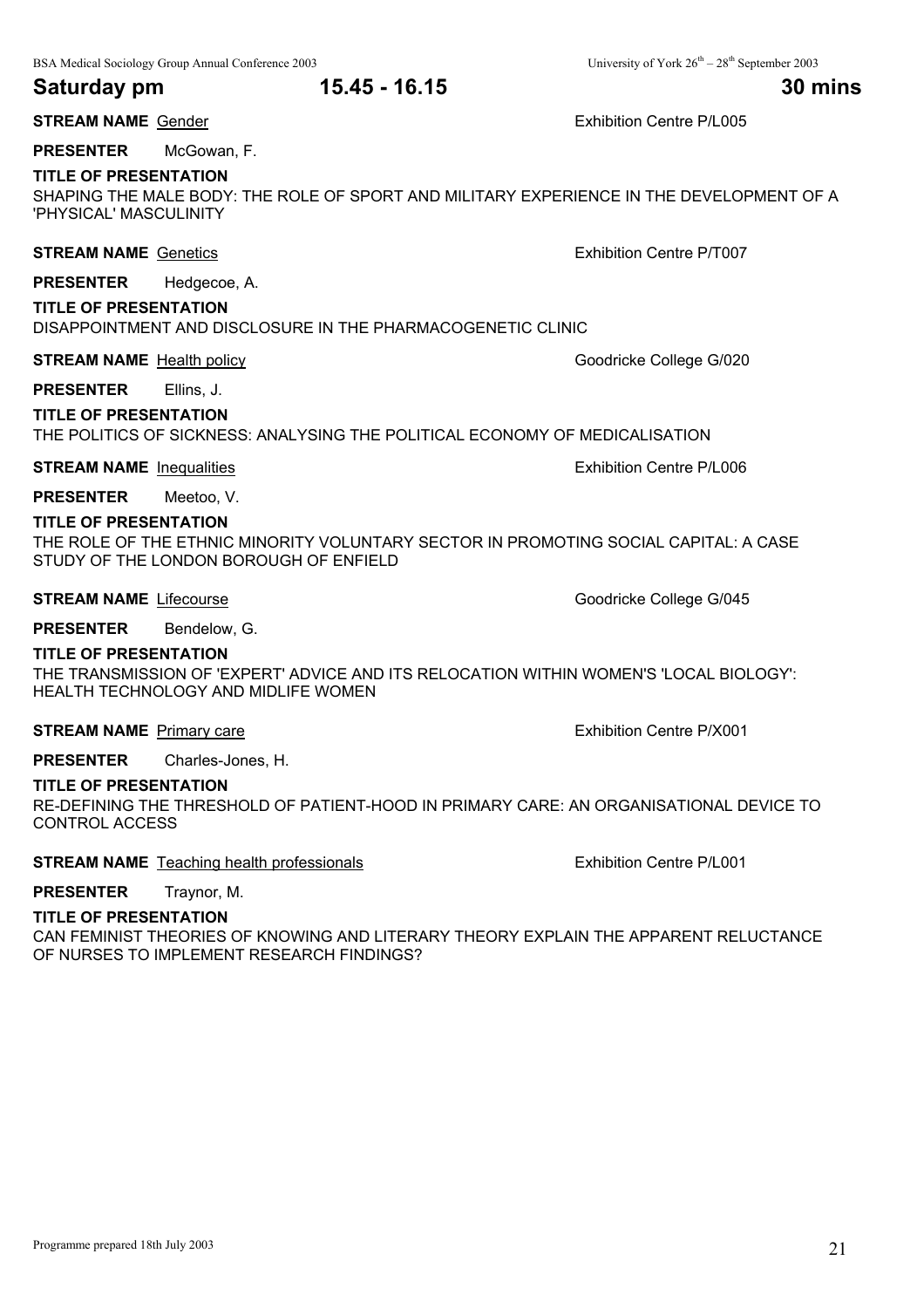#### **Saturday pm 16.00 - 17.00 60 mins**

#### **STREAM NAME** Poster **Exhibition Area Exhibition Area**

#### **PRESENTER** Chalder, M.J.E.

#### **TITLE OF PRESENTATION**

TEENAGE ALCOHOL PROJECT - A SCHOOLS-BASED, PEER-LED INTERVENTION TO REDUCE PROBLEM DRINKING IN THE UNDER 15S IN SOUTH WALES

#### **STREAM NAME** Poster **Exhibition Area Exhibition Area**

**PRESENTER** Mobasheri, M.

#### **TITLE OF PRESENTATION**

TO WHAT EXTEND DO SOCIODEMOGRAPHIC FACTORS EXPLAIN DIFFERENCES IN THE TREND OF OBESITY IN THE UK

#### **STREAM NAME** Poster **Exhibition Area** Exhibition Area

#### **PRESENTER** Panagos, M.

#### **TITLE OF PRESENTATION**

PARENTAL RIGHTS OF WOMEN WITH HIV SEROPOSITIVE STATUS

#### **STREAM NAME** Poster **Exhibition Area Exhibition Area Exhibition Area**

#### **PRESENTER** Williamson, E.

#### **TITLE OF PRESENTATION**

PROXY CONSENT FOR CHILDREN: PARENT AND CHILD RESEARCH PARTICIPANTS' PERSPECTIVES ON THE USE OF GENETIC MATERIAL IN LONGITUDINAL, EPIDEMIOLOGICAL RESEARCH

#### **STREAM NAME** Poster **Exhibition** Area

**PRESENTER** Kinsella, F.

#### **TITLE OF PRESENTATION**

IDENTIFYING THE HEALTH AND SOCIAL CARE NEEDS OF INFORMAL CARERS WITHIN A BANGLADESHI COMMUNITY IN SOUTH WALES

#### **STREAM NAME** Poster **Exhibition Area Exhibition Area**

**PRESENTER** Ruston, A.

#### **TITLE OF PRESENTATION**

BUREAUCRATIC CONTROL VERSUS PROFESSIONAL AUTONOMY: DECISION MAKING IN NHS DIRECT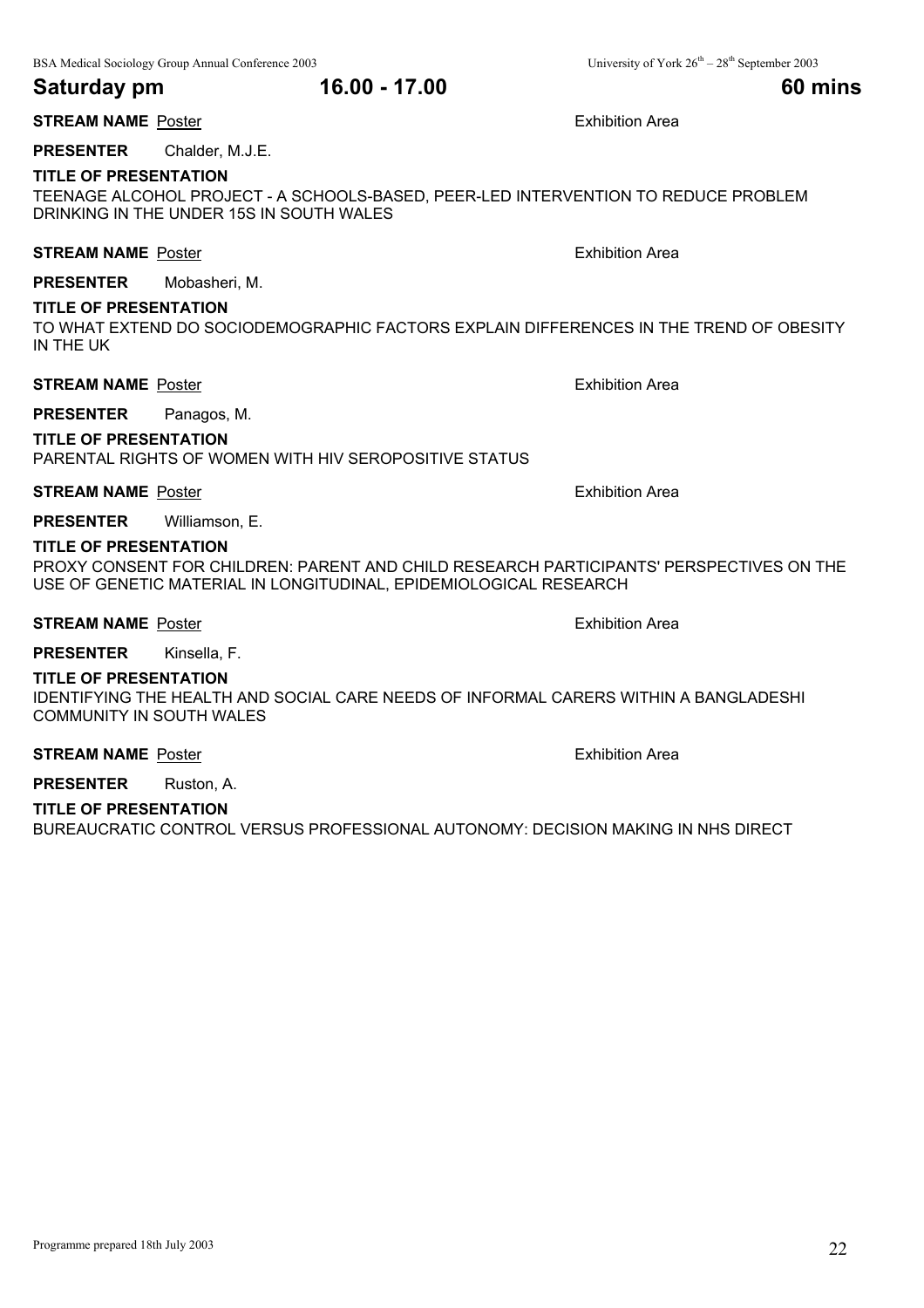#### **TITLE OF PRESENTATION**

**PRESENTER** Gundersen, T.

FEMALE SURGEONS - UNDER THE KNIFE? EXPERIENCES OF HOW GENDER IS MADE RELEVANT IN WORK **SITUATIONS** 

#### **STREAM NAME** Genetics **Exhibition Centre P/T007**

**PRESENTER** Rowley, E.

#### **TITLE OF PRESENTATION**

"THEY'RE TIMEBOMBS STUCK TO THE MIDDLE OF YOUR CHEST". THE MEDICALISATION OF WOMEN'S HEALTHY BREASTS

#### **STREAM NAME** Health policy **Goodricke College G/020** Goodricke College G/020

#### **PRESENTER** Abraham, J.

#### **TITLE OF PRESENTATION**

REGULATION MATTERS: EXPLAINING THE WITHDRAWAL OF PRESCRIPTION DRUGS FROM THE MARKET IN THE UK AND US

**STREAM NAME** Inequalities **EXHIBITION CENTREAM NAME** Inequalities

**PRESENTER** Cameron, E.

#### **TITLE OF PRESENTATION**

PEOPLE EXPERTS AND PROFESSIONAL EXPERTS: HOW DO THEIR CONCEPTS OF HEALTH AND THEIR PERCEPTIONS OF INFLUENCES ON HEALTH COMPARE?

**STREAM NAME** Lifecourse **Goodricke College G/045** 

**PRESENTER** Collett, T.

**TITLE OF PRESENTATION** HOW LONG TERM IS LONG-TERM ILLNESS?

**STREAM NAME** Mental health **Exhibition Centre P/L002** 

**PRESENTER** Secker, J.

#### **TITLE OF PRESENTATION**

PEELING THE ONION FROM THE INSIDE: UNDERSTANDING THE SOCIAL CONTEXT OF VIOLENCE & AGGRESSION IN A MENTAL HEALTH INPATIENT UNIT

#### **STREAM NAME** Primary care **Exhibition Centre P/X001**

**PRESENTER** Gabbay, J.

#### **TITLE OF PRESENTATION**

FROM EVIDENCE-BASED MEDICINE TO THE SOCIAL CONSTRUCTION OF KNOWLEDGE-IN-PRACTICE: AN ETHNOGRAPHIC STUDY OF PRIMARY CARE

**STREAM NAME** Teaching health professionals **EXHIBITION** Exhibition Centre P/L001

#### **PRESENTER** Kennedy, A.

#### **TITLE OF PRESENTATION**

TRAINING SPECIALISTS IN GASTROENTEROLOGY TO CONSULT IN A PATIENT-CENTRED STYLE

**STREAM NAME** Gender **Exhibition Centre P/L005**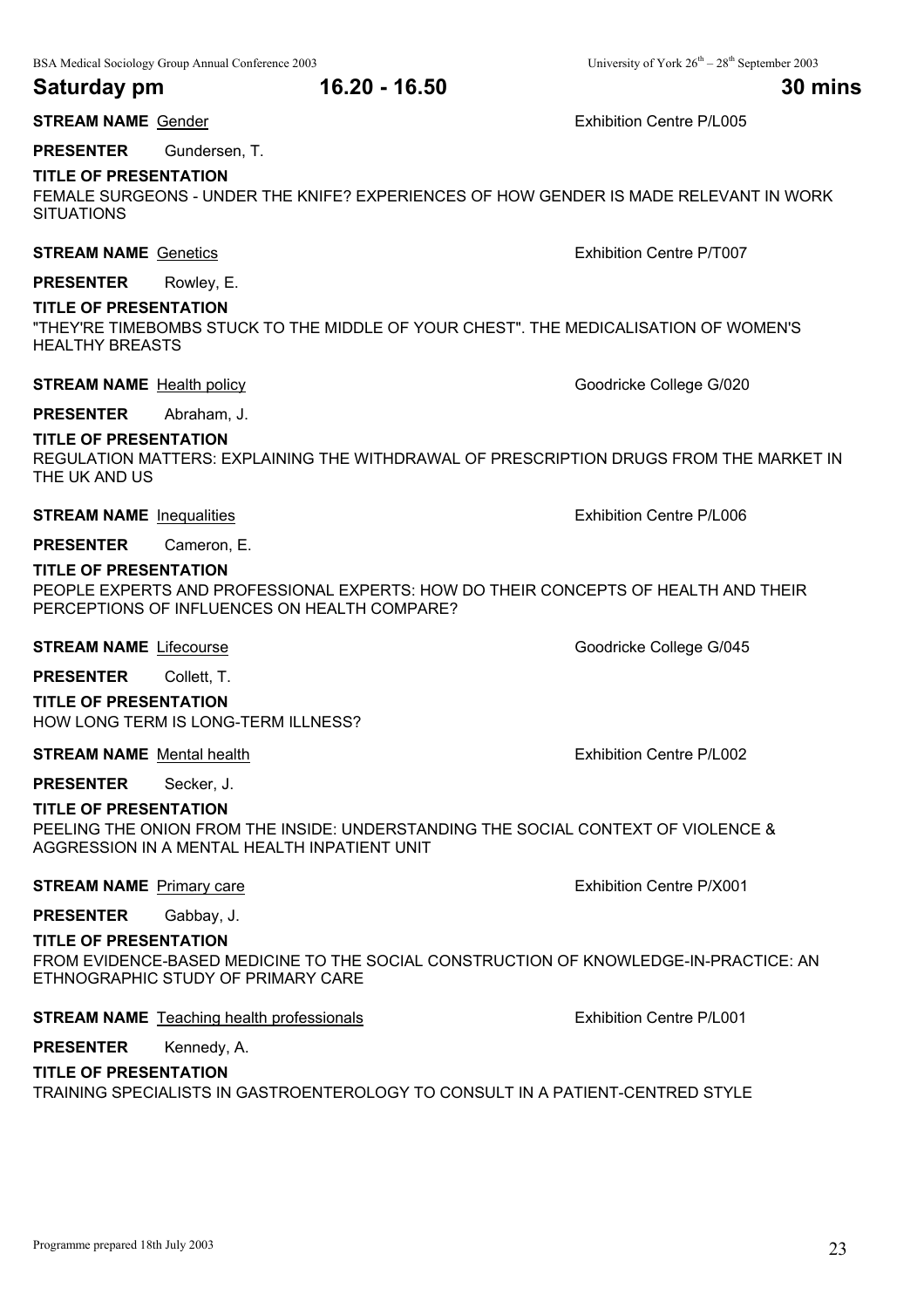| Saturday pm                                       | 16.55 - 17.25                                                                                                                           | 30 mins                         |
|---------------------------------------------------|-----------------------------------------------------------------------------------------------------------------------------------------|---------------------------------|
| <b>STREAM NAME Gender</b>                         |                                                                                                                                         | <b>Exhibition Centre P/L005</b> |
| <b>PRESENTER</b>                                  | McMunn, A.                                                                                                                              |                                 |
| <b>TITLE OF PRESENTATION</b>                      | SOCIAL ROLES AND WOMEN'S HEALTH: NEED SATISFACTION OR NORMATIVE SATISFACTION?                                                           |                                 |
| <b>STREAM NAME Genetics</b>                       |                                                                                                                                         | Exhibition Centre P/T007        |
| <b>PRESENTER</b>                                  | Smith, S.R.                                                                                                                             |                                 |
| <b>TITLE OF PRESENTATION</b>                      | IS GENETIC INFORMATION EXCEPTIONAL? THE COMPEXITY OF THE GOVERNANCE OF DNA-BASED<br>DIAGNOSTICS FOR COMMON DISEASES                     |                                 |
| <b>STREAM NAME</b> Health policy                  |                                                                                                                                         | Goodricke College G/020         |
| <b>PRESENTER</b>                                  | Bloor, M.                                                                                                                               |                                 |
| <b>TITLE OF PRESENTATION</b>                      | PROBLEMS OF ENFORCEMENT OF INTERNATIONAL REGULATIONS ON WORKERS' HEALTH AND SAFETY IN<br>A GLOBALISED INDUSTRY: AN ETHNOGRAPHIC ACCOUNT |                                 |
| <b>STREAM NAME</b> Inequalities                   |                                                                                                                                         | Exhibition Centre P/L006        |
| <b>PRESENTER</b>                                  | Abbott, P.                                                                                                                              |                                 |
| <b>TITLE OF PRESENTATION</b>                      | HEALTH AND TRANSITION: THE CASE OF THE FORMER SOVIET UNION                                                                              |                                 |
| <b>STREAM NAME Lifecourse</b>                     |                                                                                                                                         | Goodricke College G/045         |
| <b>PRESENTER</b>                                  | Milton, B.                                                                                                                              |                                 |
| <b>TITLE OF PRESENTATION</b>                      | SOCIAL AND ECONOMIC CONSEQUENCES OF CHILDHOOD ASTHMA ACROSS THE LIFECOURSE: A<br>SYSTEMATIC REVIEW OF THE EVIDENCE                      |                                 |
| <b>STREAM NAME</b> Mental health                  |                                                                                                                                         | Exhibition Centre P/L002        |
| <b>PRESENTER</b>                                  | Glover, G.R.                                                                                                                            |                                 |
| <b>TITLE OF PRESENTATION</b>                      | MAPS OF MENTAL HEALTH CARE: NEW DATA, NEW POSSIBILITIES                                                                                 |                                 |
| <b>STREAM NAME</b> Primary care                   |                                                                                                                                         | Exhibition Centre P/X001        |
| <b>PRESENTER</b>                                  | Alner, M.A.                                                                                                                             |                                 |
| <b>TITLE OF PRESENTATION</b>                      | VARIATIONS IN THE ORGANISATIONAL PROVISION OF ACUTE AND REPEAT PRESCRIPTIONS IN GENERAL<br>PRACTICE: AN ETHNOGRAPHIC STUDY              |                                 |
|                                                   | <b>STREAM NAME</b> Teaching health professionals                                                                                        | <b>Exhibition Centre P/L001</b> |
| <b>PRESENTER</b>                                  | Miers, M.                                                                                                                               |                                 |
| <b>TITLE OF PRESENTATION</b><br><b>EVALUATION</b> | INTERPROFESSIONAL EDUCATION IN HEALTH AND SOCIAL CARE: LEARNING FROM A REALISTIC                                                        |                                 |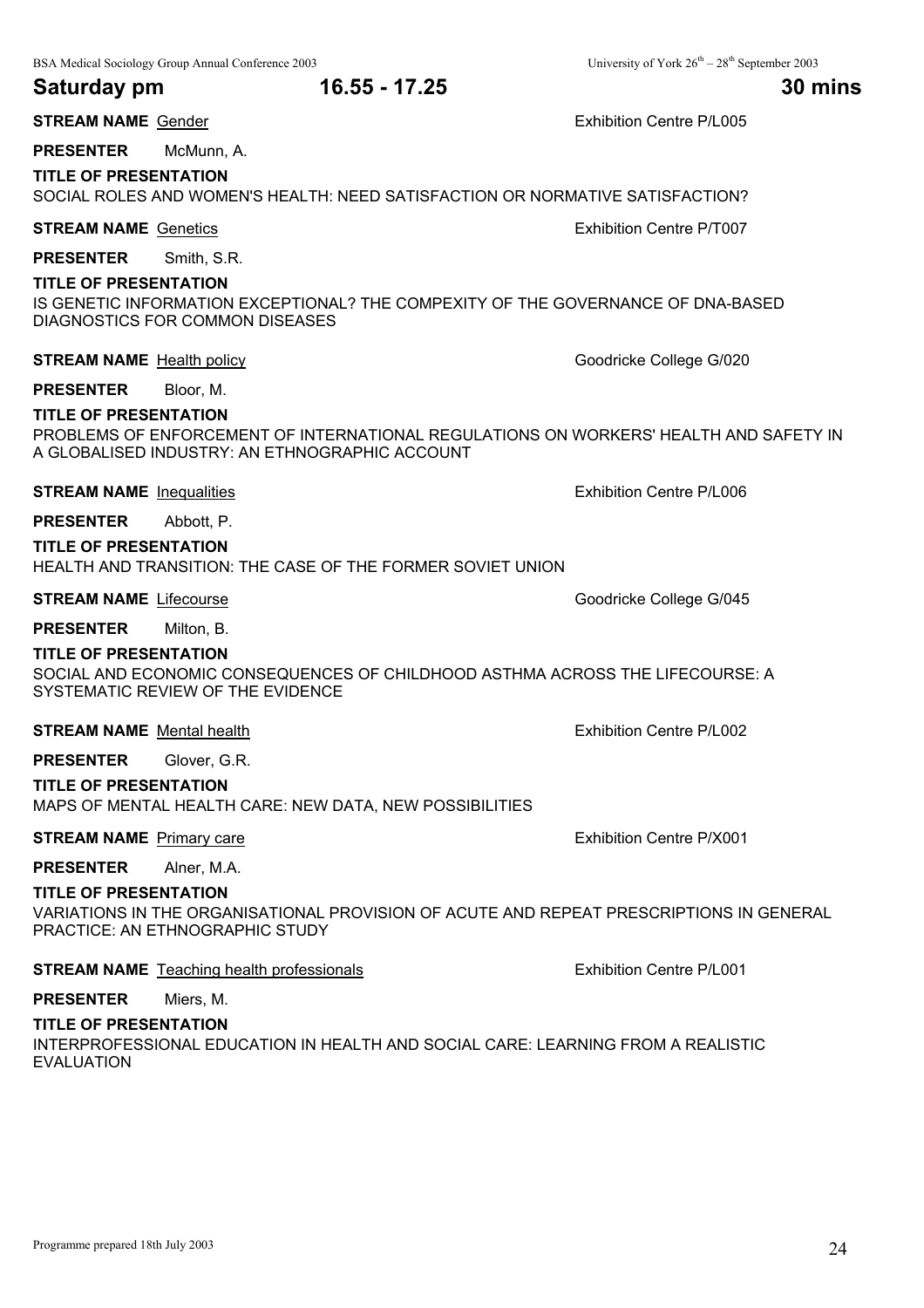| Sunday am                                        | $09.00 - 09.30$                                                                                                                        | 30 mins                         |
|--------------------------------------------------|----------------------------------------------------------------------------------------------------------------------------------------|---------------------------------|
|                                                  | <b>STREAM NAME</b> Experience health and illness                                                                                       | Exhibition Centre P/X001        |
| <b>PRESENTER</b><br><b>TITLE OF PRESENTATION</b> | Budge, F.<br>THE SOCIAL IMPACT OF RARE DISORDERS: THE EXAMPLE OF CONGENITAL NYSTAGMUS                                                  |                                 |
| <b>STREAM NAME</b> Inequalities                  |                                                                                                                                        | Goodricke College G/020         |
| <b>PRESENTER</b>                                 | Barbour, R.S.                                                                                                                          |                                 |
| <b>TITLE OF PRESENTATION</b><br><b>CHARGES</b>   | REDEEMING SCRIPTS: MAKING DECISIONS ABOUT MEDICATION IN THE CONTEXT OF PRESCRIPTION                                                    |                                 |
|                                                  | <b>STREAM NAME</b> Innovative health technologies                                                                                      | <b>Exhibition Centre P/L005</b> |
| <b>PRESENTER</b>                                 | O'Malley, L.                                                                                                                           |                                 |
| <b>TITLE OF PRESENTATION</b>                     | TECHNOLOGY, INEQUALITY AND HEALTH: THE EXPERIENCES OF PARENTS AND CHILDREN IN THE<br><b>MANAGEMENT OF CHRONIC ILLNESS</b>              |                                 |
|                                                  | <b>STREAM NAME</b> Lay/Professional interface                                                                                          | Exhibition Centre P/L001        |
| <b>PRESENTER</b>                                 | Prout, H.                                                                                                                              |                                 |
| <b>TITLE OF PRESENTATION</b>                     | BARRIERS TO INFLUENZA IMMUNISATION IN OLDER PEOPLE (PRELIMINARY FINDINGS)                                                              |                                 |
| <b>STREAM NAME</b> Lifecourse                    |                                                                                                                                        | Goodricke College G/045         |
| <b>PRESENTER</b>                                 | Bancroft, A.                                                                                                                           |                                 |
| <b>TITLE OF PRESENTATION</b>                     | CONCEPTIONS OF THE FAMILY AND SELF AMONG OLDER CHILDREN OF SUBSTANCE MISUSING PARENTS                                                  |                                 |
| <b>STREAM NAME Risk</b>                          |                                                                                                                                        | <b>Exhibition Centre P/L006</b> |
| <b>PRESENTER</b>                                 | Owen, C.                                                                                                                               |                                 |
| <b>TITLE OF PRESENTATION</b><br>AND IN PRIVATE   | RISK, MORALITY AND PLEASURE IN PRACTICE: THE CONSTITUTION OF NARRATIVES OF RISK IN PUBLIC                                              |                                 |
|                                                  | <b>STREAM NAME</b> Theory and ethics                                                                                                   | <b>Exhibition Centre P/L002</b> |
| <b>PRESENTER</b>                                 | Sanders, T.                                                                                                                            |                                 |
| <b>TITLE OF PRESENTATION</b>                     | FACTORS AFFECTING CLINICAL REFERRAL OF YOUNG CHILDREN WITH SEVERE HEAD INJURY ('SHAKEN<br>BABY' SYNDROME) TO CHILD PROTECTION AGENCIES |                                 |
| Sunday am                                        | $09.00 - 10.10$                                                                                                                        | 70 mins                         |
| <b>STREAM NAME Workshop 4</b>                    |                                                                                                                                        | Exhibition Centre P/T007        |
| <b>PRESENTER</b>                                 | Sandall, J.                                                                                                                            |                                 |
| <b>TITLE OF PRESENTATION</b>                     |                                                                                                                                        |                                 |

COMPARATIVE PERSPECTIVES ON CHILDBIRTH AND REPRODUCTION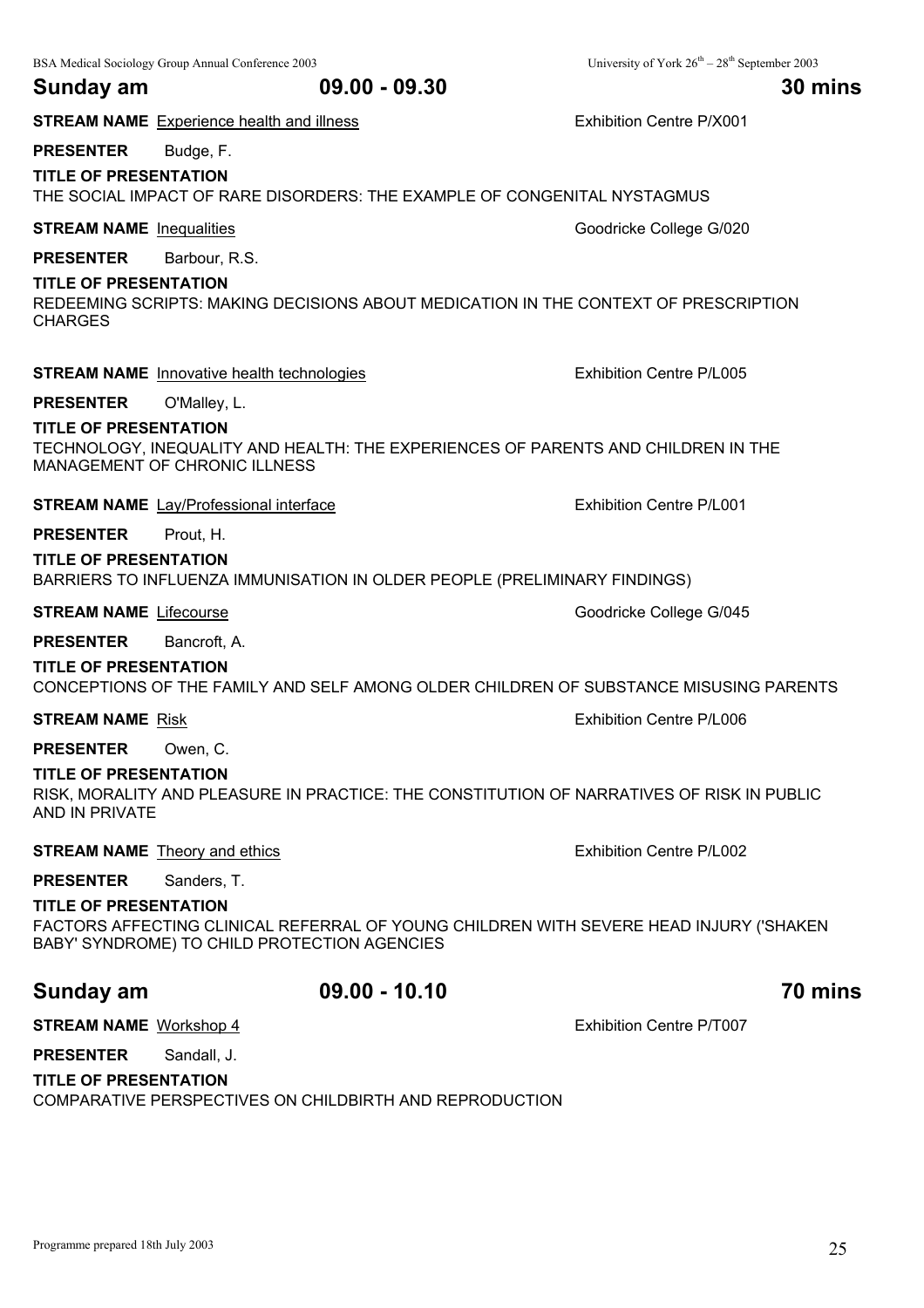#### **Sunday am 09.40 - 10.10 30 mins**

**STREAM NAME** Experience health and illness **EXALL EXAMPLE EXAMPLE 2001** Exhibition Centre P/X001

**PRESENTER** Doran, N.

#### **TITLE OF PRESENTATION**

CHRONIC BACK PAIN - A MATTER OF SEMANTICS?

**STREAM NAME** Inequalities **Goodricke College G/020** 

**PRESENTER** Chandola, T.

#### **TITLE OF PRESENTATION**

PATHWAYS BETWEEN EDUCATION AND HEALTH: A CAUSAL MODELLING APPROACH

**STREAM NAME** Innovative health technologies **Exhibition Centre P/L005** 

#### **PRESENTER** Broom, A.

#### **TITLE OF PRESENTATION**

VIRTUALLY HEALTHY: A STUDY OF THE IMPACT OF INTERNET USAGE BY AUSTRALIAN MEN WITH PROSTATE CANCER ON PATIENT/MEDICAL SPECIALIST INTERACTION AND DISEASE EXPERIENCE

**STREAM NAME** Lay/Professional interface Exhibition Centre P/L001

**PRESENTER** Gibbon, S.

**TITLE OF PRESENTATION**

BEYOND GENETICISATION: THE 'TRAFFIC' OF KNOWLEDGE TRANSMISSION IN CLINICAL BREAST CANCER **GENETICS** 

**STREAM NAME** Lifecourse **Goodricke College G/045** 

**PRESENTER** Hilton, S.

#### **TITLE OF PRESENTATION**

COLLECTIVE ACTION VERSES SELF: PARENTAL ATTITUDES TO IMMUNISATION WITHIN THE CONTEXT OF THE MMR CONTROVERSY

#### **STREAM NAME** Risk **Exhibition Centre P/L006**

**PRESENTER** Flynn, R. **TITLE OF PRESENTATION**

KNOWING THE UNKNOWN: ISSUES IN THE PUBLIC PERCEPTION OF RISK

#### **STREAM NAME** Theory and ethics **EXHIBITION CENTRE EXHIBITION** Exhibition Centre P/L002

**PRESENTER** Baldwin, C.

#### **TITLE OF PRESENTATION**

THE SEAMY SIDE OF NARRATIVE: THE CASE OF P C & S V UNITED KINGDOM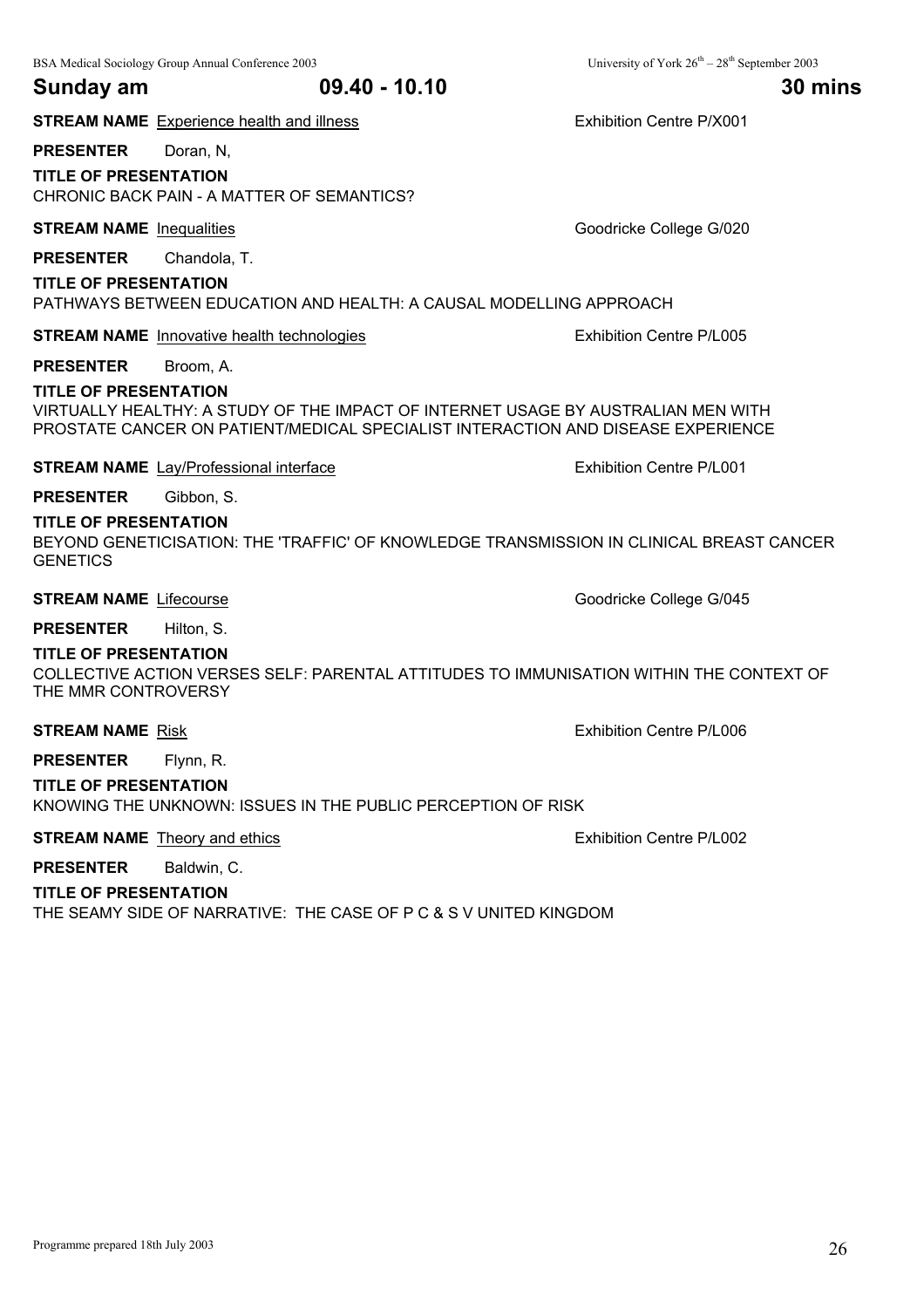**PRESENTER** Goode, S. **TITLE OF PRESENTATION**

BEING A SUBSTANCE-DEPENDENT MOTHER: RELATIONSHIPS WITH CHILDREN

**STREAM NAME** Inequalities **Goodricke College G/020** 

**PRESENTER** Markham, W.A.

#### **TITLE OF PRESENTATION**

A PRELIMINARY INVESTIGATION INTO FACTORS THAT INFLUENCE LIMITING LONGSTANDING ILLNESS AMONGST UK GRADUATES USING A RETROSPECTIVE COHORT STUDY

#### **STREAM NAME** Innovative health technologies **EXHIP INCIPED MAGNET EXHIBITION** Exhibition Centre P/L005

#### **PRESENTER** Brindle, S.

#### **TITLE OF PRESENTATION**

EVALUATION OF A HEALTH PROMOTION INTERVENTION DELIVERED THROUGH UNIVERSITY COMPUTERS AND AIMED AT STUDENTS

#### **STREAM NAME** Lay/Professional interface **Exhibition Centre P/L001**

### **PRESENTER** Hayter, M.

#### **TITLE OF PRESENTATION**

FOUCAULT IN THE FAMILY PLANNING CLINIC: DISCIPLINARY PRACTICES WITHIN THE NURSE/CLIENT CONTRACEPTIVE CONSULTATION

**STREAM NAME** Lifecourse **Goodricke College G/045** 

**PRESENTER** Blackburn, C.

### **TITLE OF PRESENTATION**

NEW FATHERHOOD: MOTIVATOR OR INHIBITOR FOR SMOKING BEHAVIOUR CHANGE?

**STREAM NAME** Risk **Exhibition Centre P/L006** 

**PRESENTER** Dyson, S.E.

#### **TITLE OF PRESENTATION**

SCREENING SELECTIVELY BY ETHNICITY FOR HAEMOGLOBIN DISORDERS: THE CURRENT STATE OF COMMUNITY MIDWIFERY

#### **STREAM NAME** Theory and ethics **Exhibition Centre P/L002**

### **PRESENTER** Dingwall, R.

#### **TITLE OF PRESENTATION**

THE POWER OF INSTINCT? BIOLOGICAL DETERMINISM AND THE SOCIAL SCIENCES

### **Sunday am 10.20 - 11.20 70 mins**

#### **STREAM NAME** Workshop 5 **EXHIBITION CENTREAM NAME** Workshop 5

**PRESENTER** Exley, C.

**TITLE OF PRESENTATION**

SOCIAL ASPECTS OF DEATH, DYING AND BEREAVEMENT GROUP

## **Sunday am 10.20 - 10.40 30 mins**

**STREAM NAME** Experience health and illness **EXALL EXAMPLE EXAMPLE 2001** Exhibition Centre P/X001